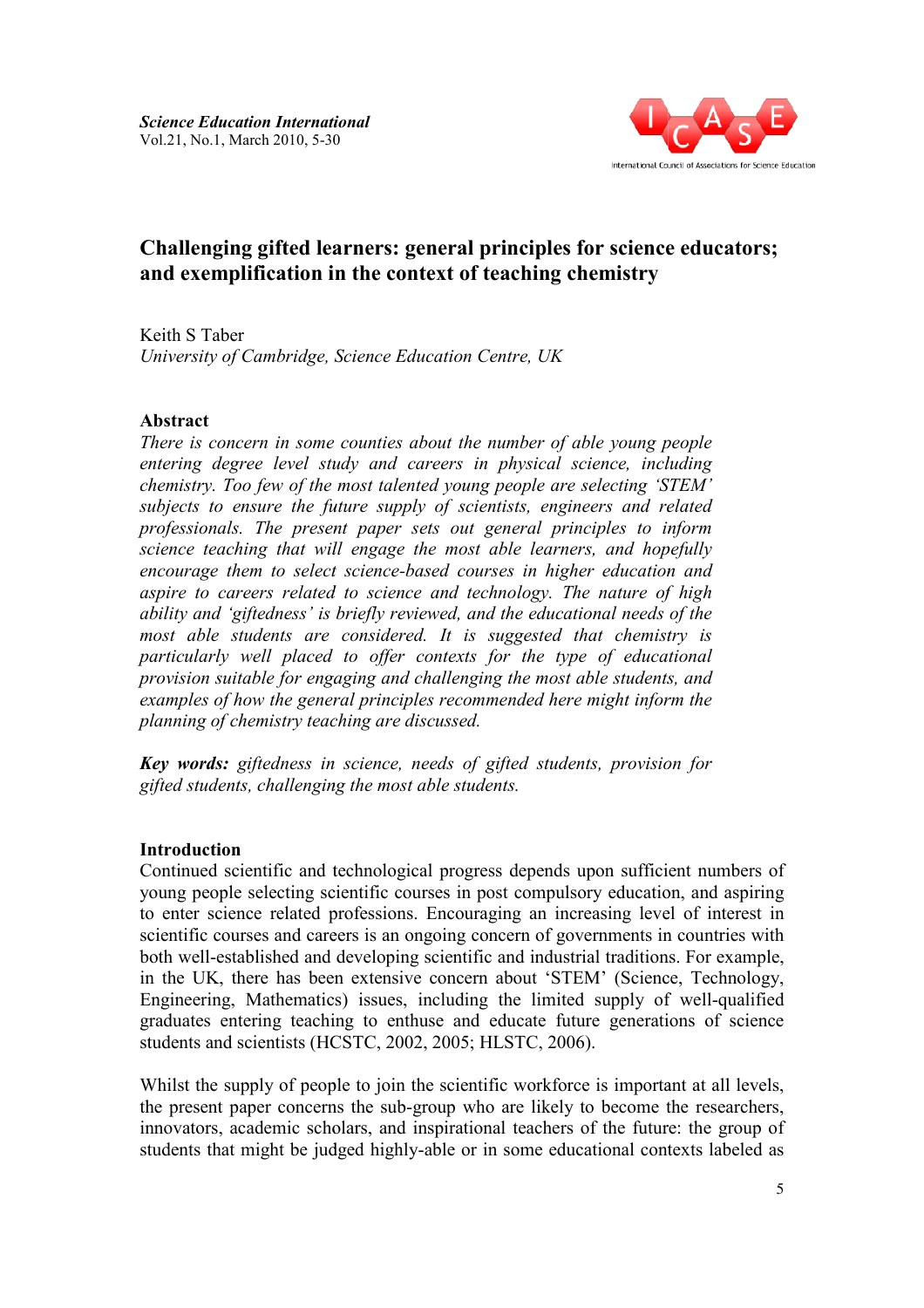#### *Keith S Taber*

'gifted'. Whilst both the identification and labeling of the gifted are problematic (as discussed below), the need for developing the interests and scientific understanding of young people who can work in science and technology at the highest levels is not contentious. In many countries there is perceived to be a serious shortfall of suitable candidates for this work. It seems that not enough of those who are high-achievers in school opt to take scientific studies and careers, presumably as other options are considered more attractive.

There may be many factors that contribute to such a situation, and these will at least in part vary according to the 'local' cultural conditions (Sjoberg, 2000). Among those that might be considered are the perception of science and technology in society (e.g. as responsible for meeting human needs vs. causing environmental problems); the perceived status of careers in science, engineering and science teaching compared with other professions; the perceived difficulty of science courses compared to the humanities etc. It has also been argued that science education needs to better engage, *and develop*, learners emotionally as well as intellectually (Alsop, 2007).

Whilst this is no doubt a complex issue, the present paper is primarily concerned with one particular factor: *the perceived intellectual challenge of science*. Traditionally, science subjects have been considered difficult – 'hard' subjects where good grades are not readily obtained - and this has been one factor that has deferred many young people from opting for science in post-compulsory education. Yet research with the most able students demonstrates that those in this group are unlikely to find this offputting. Indeed, it is reported that gifted students actually appreciate being challenged in their learning, often recognising that work that is not challenging them is not helping them learn, and consequently is not valuable for their education. These students report, or example, being "dissatisfied with over-generalised explanations and inadequate detail" in their science classes (DfES, 2003).

However, 'difficult' and' challenging' need not be synonymous. Where the most able learners may demonstrate tenacity and high levels of engagement with work that requires high level thinking, they are likely to be very easily bored and frustrated by work which requires a lot of time and effort without being intellectually demanding such as undertaking large numbers of routine questions as 'drill' to reinforce key ideas.

So for science to be attractive to this group of students, it must be challenging as well as being seen as relevant (which may mean in terms of everyday life, society's needs, personal interests, career aspirations, or even just being clearly useful to meet intrinsic learning goals). The present paper draws upon current thinking to explore the characteristics of challenging school and college science.<sup>1</sup>

Moreover, the paper makes a particular case for chemistry as a science that naturally lends itself to developing challenging science education that should intrigue and engage the most able learners. Although the present paper is primarily concerned with secondary and college level teaching and learning, it is clear that many of the same issues arise in higher education, and many of the recommendations made here are applicable in undergraduate courses as well.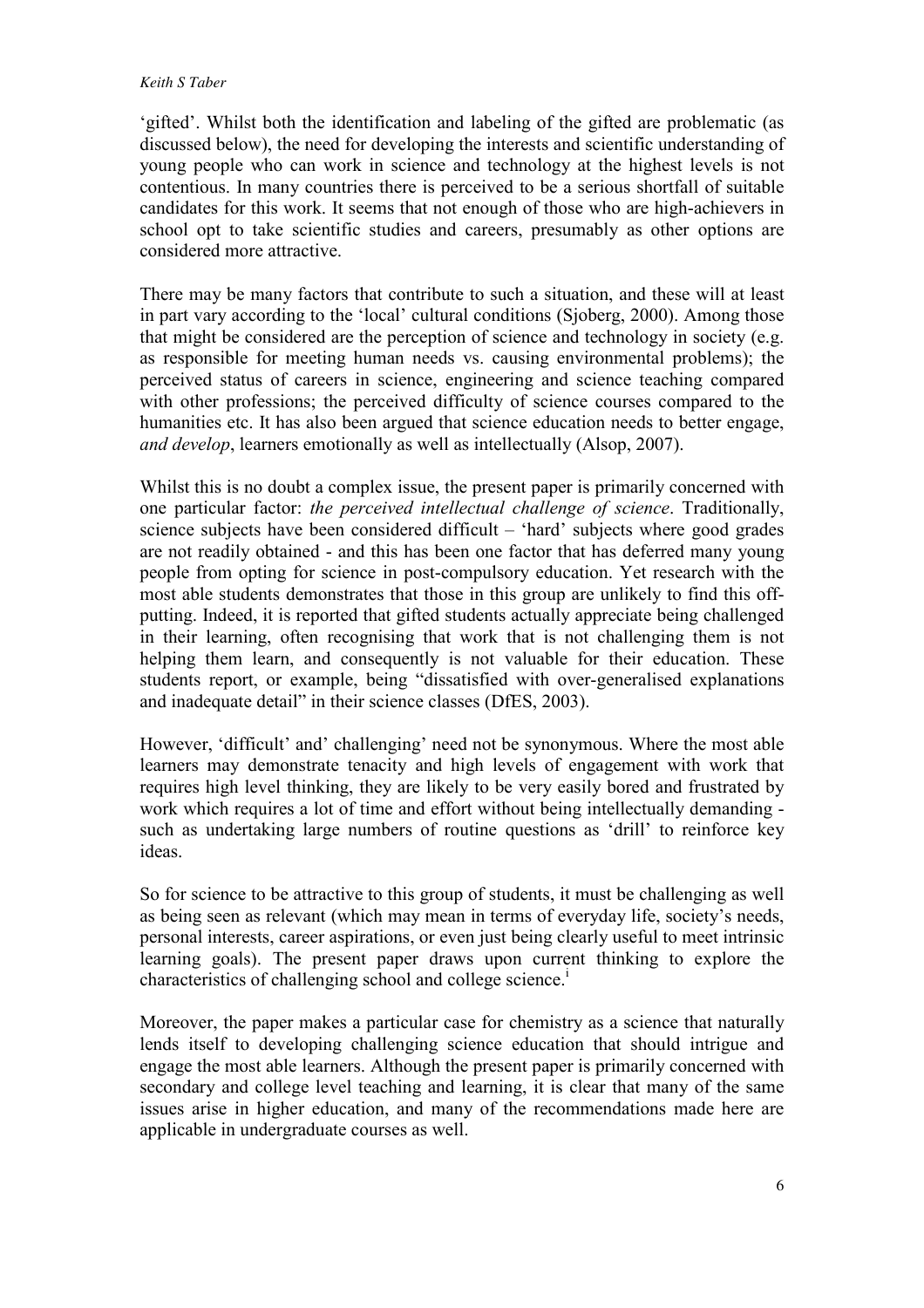# *The nature of high ability and giftedness*  **Terms used to describe the most able**

Terms such as 'gifted', 'highly able', 'exceptionally able' are commonly used informally in educational discourse without clear definitions (Maltby, 1984), and where they are formally defined (DfES, 2002; Heller, 1996; Montgomery, 2003; Sternberg, 1993), these definitions are often contentious (Taber, 2007a), as of course are the potential consequences of labeling individuals, e.g. as 'gifted' or 'not gifted' (Rosenthal & Jacobson, 1970). Nonetheless, the notion of gifted pupils in science, and the special provision for this group, are well established. So Fisher describes one project (the 'Brentwood project') working with English primary (elementary) pupils in the 1960s where 10-year olds would actively discuss "the factors which affect the pressure of a gas, being treated in a semi-formal manner, and here was a powerful demonstration of the advanced ability to separate variables and exclude variables in the investigation of relationships" (Fisher, 1969).

The most able students (in academic contexts, such as school science) may be those we would describe as having high intelligence, but again this is a construct that has been interpreted in various ways (Gardner, 1993; Sternberg et al., 2000), and the extent to which the most common forms of measurement (e.g. in terms of IQ scores) are suitable for identifying the gifted is subject to ongoing debate (Gould, 1992; Montgomery, 2003).

Howard Gardner (1993), for example, has argued from a diverse range of evidence that human intelligence should be considered as having a number of largely distinct domains, of which only a small subset tend to be stressed and formally assessed in academic schooling. Gardner refers to 'multiple intelligence', and suggests that an individual's intelligence should be understood in term of a profile of strengths and weaknesses across these different faculties,

However, Gardner also acknowledges that those 'intelligences' that do tend to be stressed in school curriculum specifications and assessment (e.g. 'linguistic intelligence', 'logico-mathematical intelligence') do tend to be those that are most relevant to success and progression in academic study. None-the-less, it would seem that, for example, 'intrapersonal intelligence' would relate to the metacognitive skills that support effective study habits, and that 'interpersonal intelligence' is important in modern science which has a strong collaborative nature with much work done in teams.

Robert Sternberg has also been critical of conventional IQ tests, and has worked over many years to develop alternative, more inclusive, notions of intelligence that better reflect what he has labelled 'practical intelligence' and 'successful intelligence' (see Taber, 2010). Sternberg (1997) has also written about who learners have different 'styles' of thinking and learning, such that a teacher's evaluation of which students in a class are especially able (or not) can shift dramatically when the style of teaching presentation is altered – that is the same teacher changing their way of developing a topic for their students. This may be very relevant when educational research suggests that what seems a logical approach to developing a topic from the perspective of the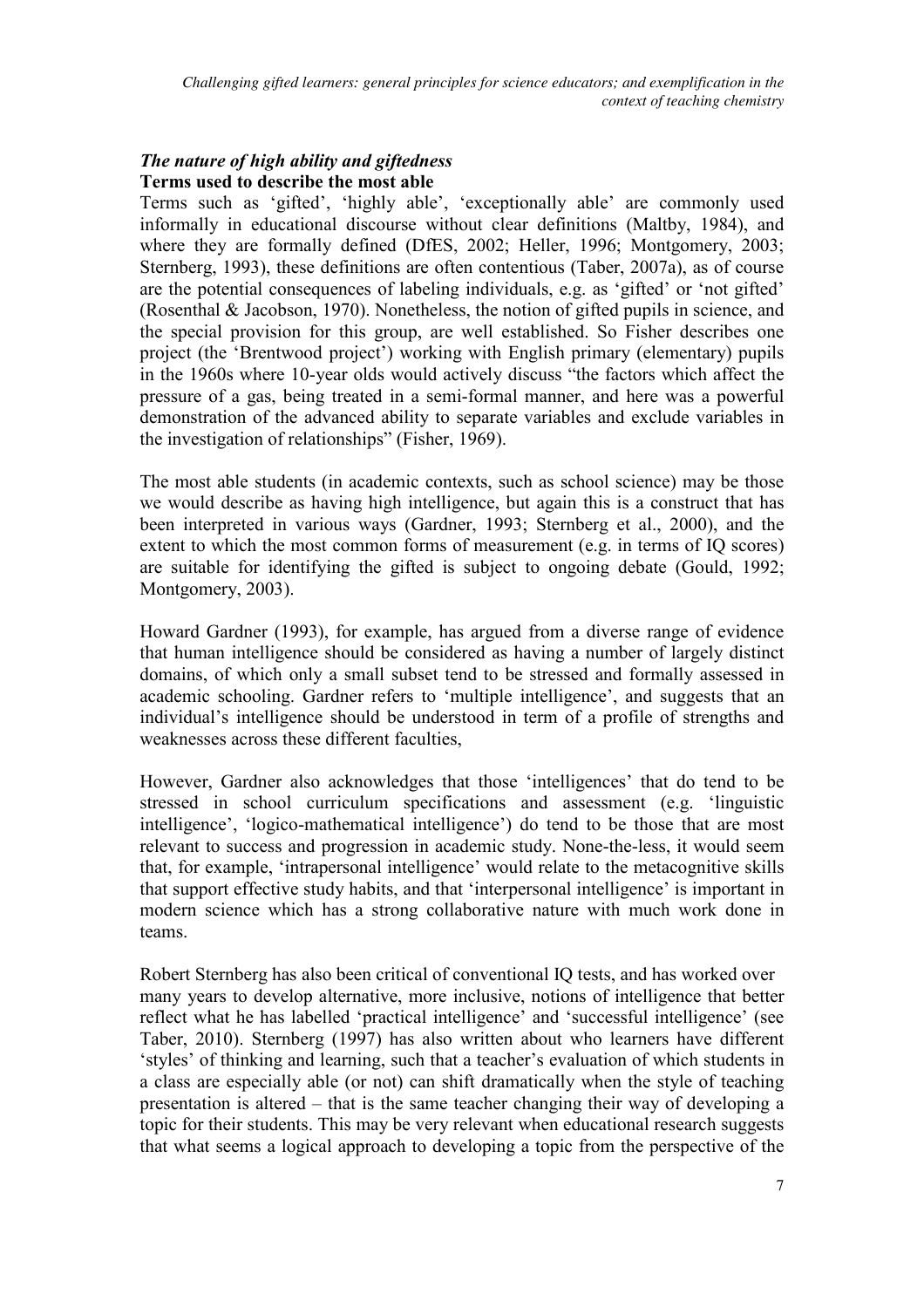subject expert, may be far from optimal from the perspective of the students' current understanding.

These are important debates (see Taber, 2007a for a more developed discussion of these issues), but a key point for the purposes of the present paper is that different ways of defining the most able students have been suggested. Regardless of the academic debates, school systems need to meet the needs of *all* their learners, including those capable of working at the highest levels (however defined).

Discussions of ability may conflate issue of current attainment levels, and a student's potential or aptitude (e.g. to what extent are students from under-privileged backgrounds disadvantaged in the school system, and to what extent can educational environment remediate for early disadvantage?) This is important, as for some scholars giftedness is not a given, it is something that can be developed (Stepanek, 1999). Indeed, whilst current academic attainment may often be a good indicator of future progress, it is by no means the case that all intellectually gifted adults would have been identified as gifted in school – Albert Einstein being a case in point (Pais, 1982).

### **Scaffolding learning**

Whatever view one takes of the desirability and dangers of describing learners by labels such as 'gifted', it is clear that

a) in any class of children there will be a range of current levels of attainments, strengths, interests, motivations to study, learning styles etc.

b) effective schooling has to seek to meet the needs of all students – and so this will include the most able, however defined.

A useful perspective here is that of Vygotsky (1978), who introduced the notion of the ZPD, the zone of proximal development. The ZPD is the 'zone around' the things an individual child can currently achieve alone, and encompasses what they can do when supported by the teacher or a more advanced peer. The zone is not seen as a uniform 'border' on current capabilities, but a more dynamic 'space' that depends upon the learner and the particular learning being undertaken. From this perspective, the teacher should focus not on what the learner can do now, but rather on extending that by supporting learning within the ZPD. For a child learns to develop capability by initially being supported by others, and then gradually taking over full responsibility for a task (as the 'scaffolding' of support is removed, Wood, 1988). From this viewpoint the focus is on *what can be achieved next*.

The task of the teacher of gifted learners then, however we may define them, is (as with all other students) to 'scaffold' them to achieve what is currently just beyond their capability but possible with structured support. A good working hypothesis for a teacher will be that gifted learners can be challenged by scaffolding which assumes these particular learners will need to be provided with less explicit detailed structure than most of their peer group.

#### **A pragmatic notion of giftedness in science**

The position taken in this paper then is that although (a) it *may* well be inappropriate to consider some pupils as (permanently, and in all contexts) gifted in science, and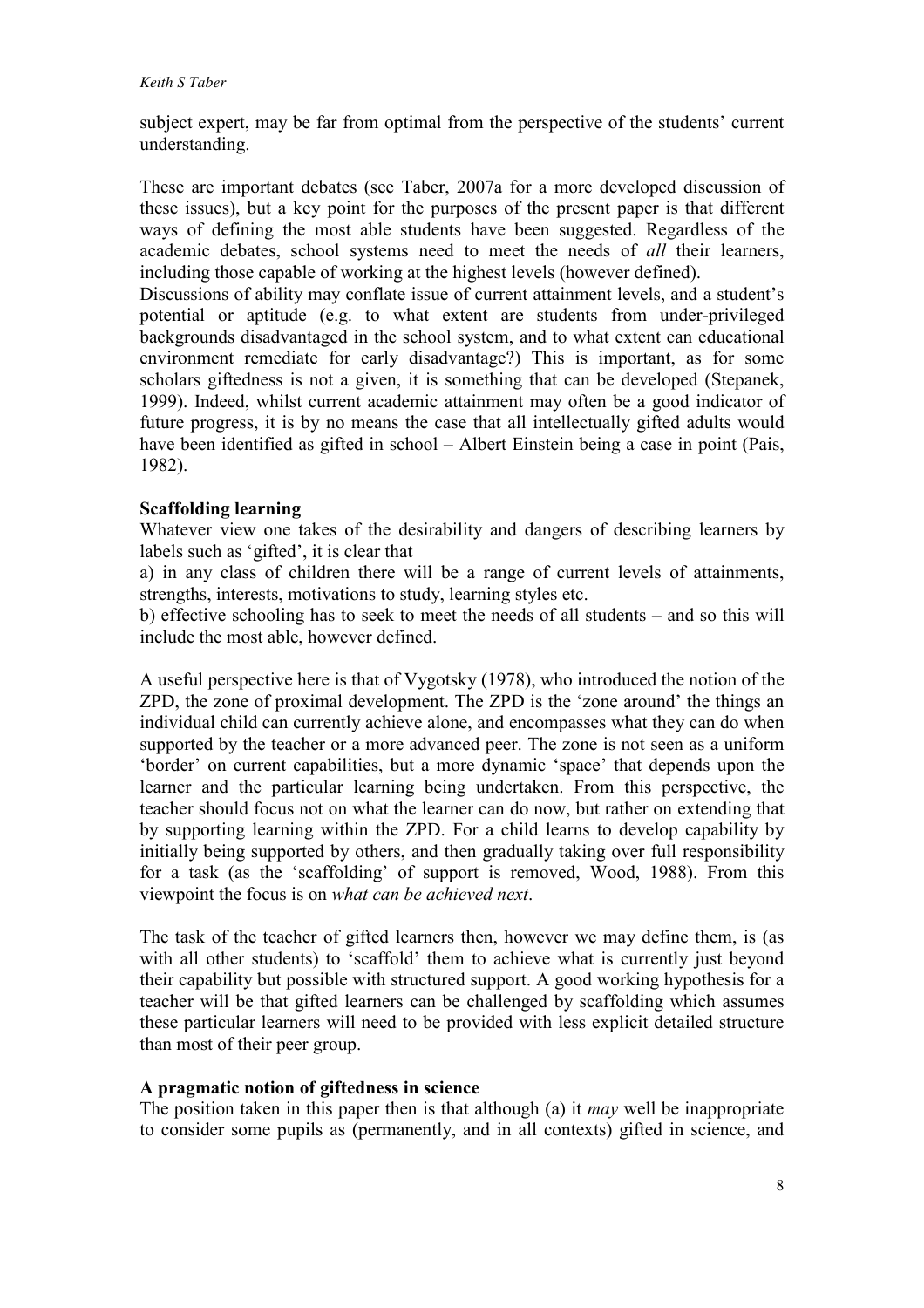others as (permanently, and in all contexts) lacking such 'gifts', (b) it is nonetheless important that all students are engaged in activities that are sufficiently demanding to offer intellectual challenge, and (c) notions such as the 'gifted' or the 'highly able' that are common parlance in education may be useful reminders that work that 'stretches' some learners will often offer little or no challenge to some of their classmates.

This pragmatic utility of the notion of the gifted science student, leads to a working definition of such students as those *able to either achieve to exceptionally high levels of attainment in all or some aspects of the normal curriculum demands in school science* or *able to undertake some science-related tasks at a level of demand well above that required at that curricular stage* (Taber, 2007a; Wood, 1988). This is an open-ended definition that is permeable (it admits students being considered gifted in terms of some aspects of school science, but not others; it does not permanently exclude students from being considered gifted in the future based on current judgements) and is focused on the key issue of matching educational tasks to the student's ZPD.

This permeability even allows students with 'dual exceptionalities' to be consider gifted in appropriate circumstances. These are learners who suffer from some specific learning difficulty but also have 'islands' of exceptional ability (Winstanley, 2007). For example, students who suffer from difficulties that restrict their level of reading and writing are likely, even if otherwise potentially gifted, to show limited levels of general educational attainment. However, in some science learning contexts these learners may be facilitated to demonstrate high levels of ability (when not judged by their written accounts). Science can clearly offer opportunities for such students to excel, even when their gifts may be masked in most other academic subjects.

# **Identifying the 'gifted' learner**

Whilst gifted students are likely to perform well on standard classroom tests, these may not always be the most reliable guides to giftedness. Where such tests are designed to allow conscientious students to perform well, they may be most suited to the hard working students with strong memories, and lack the types of demanding items most likely to challenge and engage highly able students (and so discriminate the 'gifted' from others who are performing well in response to an *appropriate* level of challenge in class). If we are to identify the gifted in science, then we need an approach that characterises them in terms of their aptitude for learning from more demanding science instruction, and not just their high scores on existing tests. <sup>ii</sup>

There are various 'check-lists' available, that collectively provide a large number of specific indicators suggested as useful for identifying students who should be considered 'gifted' in science (e.g. DfES, 2003; Gilbert, 2002; Stepanek, 1999). It has been suggested that these indicators can be organised into four main clusters (Taber, 2007a) relating to cognitive skills, curiosity, metacognitive sophistication, and groupwork skills. Only the first of these relates directly to the types of tasks on traditional intelligence tests (Kaufman & Grigorenko, 2009).

Whilst traditional scholastic aptitude is not the only area where characteristics of the gifted should be sought, it is clearly the case that students who are likely be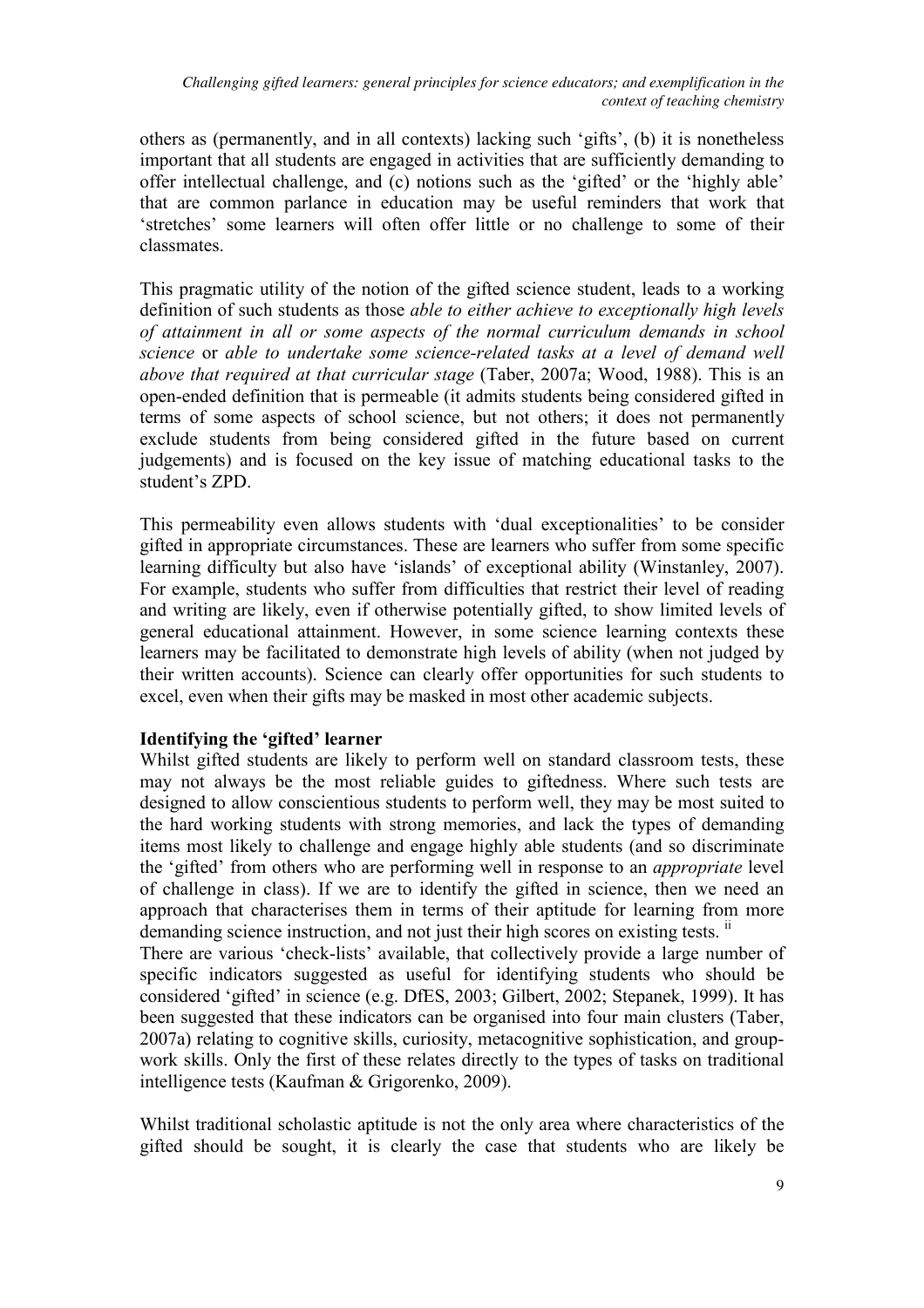#### *Keith S Taber*

considered gifted in science will demonstrate conventional academic ability (if occasionally masked by limited literacy in some cases). They will understand new concepts quickly and follow complex arguments; suggest novel ideas; adopt technical vocabulary readily; spot connections between concepts, between topic areas and across subjects; make deductions and draw inferences effectively; offer nuanced and detailed explanations; and cope with work that is highly conceptual, abstract and theoretical.

Gifted students are also said to be likely to show high levels of curiosity. They are reported to have hobbies and interests (sometimes highly specialised ones) involving collecting, sorting and characterising; they may spontaneously make observations and ask many questions requiring explanations ('why…?'), and seek the derivations of terms and ideas; they may have a strong motivation for inquiry work, and a propensity for measuring and counting.

These students may also demonstrate a greater tendency to think about their own thinking and learning processes than most students; they often demonstrate high levels of concentration, intrinsic 'epistemic hunger' (i.e. seeking 'deep' levels of understanding, Felder & Brent, 2005); they may often monitor, evaluate and direct their own learning beyond what is normal for the age, and may spontaneously produce their own summaries and overviews.

Finally, it has been suggested that at least some gifted science learners are able to take on roles, and exercise effective leadership, in group-work. As well as showing autodidactic tendencies, sometimes gifted learners make effective peer tutors as they are keen to demonstrate their knowledge and are creative in find ways to explain ideas to classmates.

Of course, students do not need to meet *all* of these these criteria to qualify for being potentially under-challenged in school science, and some such students will more obviously match some indicators than others.

# *Engaging the most able students*

You sort of research, and I find it quite interesting researching and finding how things work and finding why they happened, and linking them between different…like interpretations, and other things, and at the moment were linking it all together, so yeah, that's quite interesting

A secondary student explaining why he intends to study history after leaving school (from Taber, 2007b: p.xiii)

Gifted science learners need a curriculum that meets their needs, and challenges them - whether as a special group provision, or as part of the differentiation of provision for a wider group of learners. Teachers will have more opportunities to design lessons to meet the needs of groups of students where the prescribed curriculum allows flexibility in selecting content according to local needs (Coll, 2007). However, there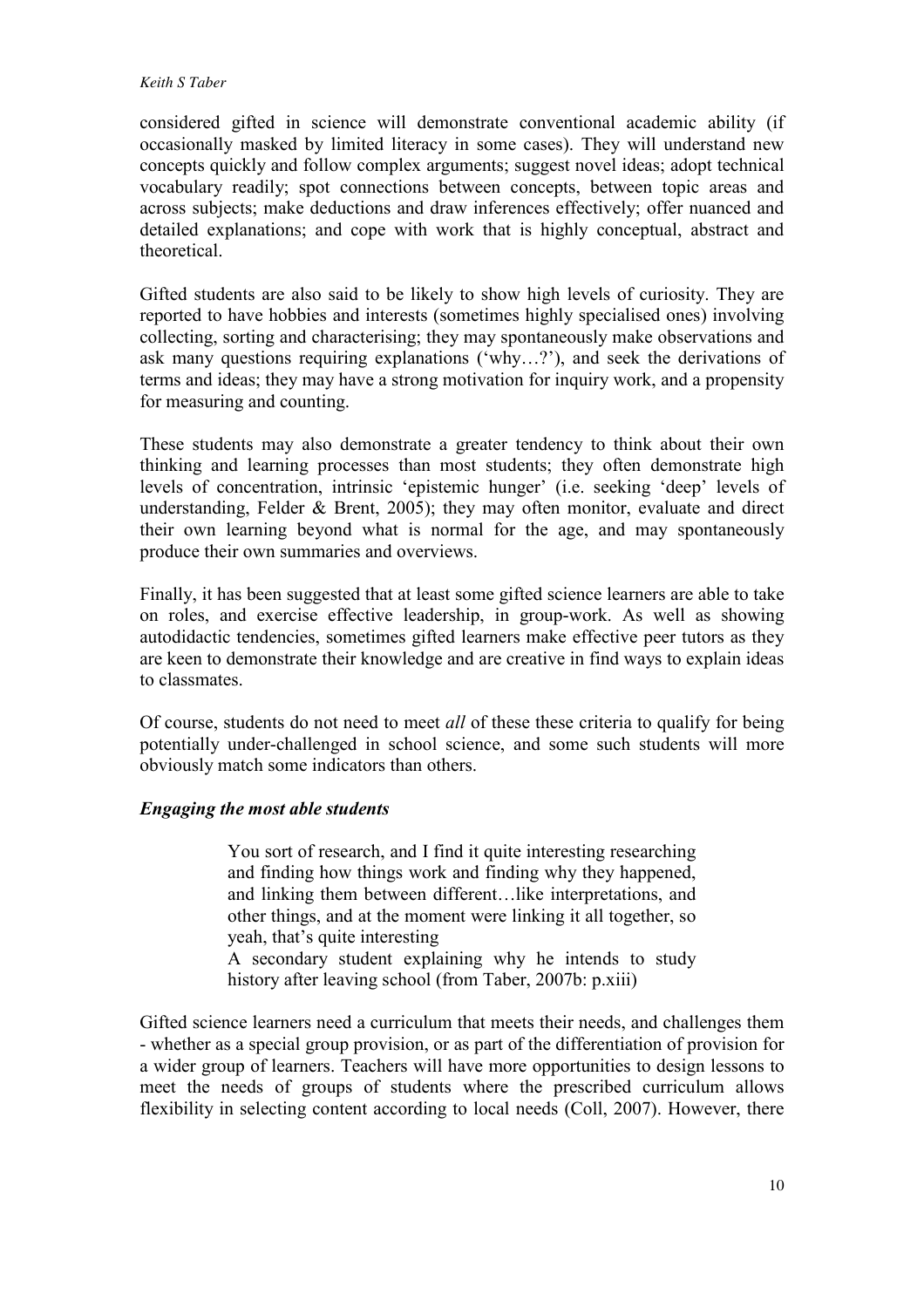is much that can be done to plan engaging and challenging lessons, even with a highly constrained curriculum.

Provision for the gifted is sometimes divided into that which is considered as 'accelerated learning', i.e. "giving students school work that is in keeping with their abilities, without regard to age or grade" (NDoE, 1997: 56) and 'enrichment', which is "the provision of in-depth multi-disciplinary exploration of content beyond that provided in the regular curriculum" (NDoE, 1997: 32). The UK government offers the following suggestion,

> Provision [for the gifted] should include extension in depth and enrichment in breadth: extension through additional support and challenge, and enrichment through opportunities in the classroom and outside school. (DfES, 2002)

Some enrichment opportunities can be found outside the normal school day, such as programmes providing optional science sessions where keen and able students can undertake activities designed to challenge them intellectually (Taber & Riga, 2006, 2007), or through summer schools, schemes to develop students' creativity (such as the CREST, Creativity in Science and Technology, awards scheme organised by the British Science Association) and Olympiads and science fairs.

Another rather specific form of enrichment is that of providing gifted learners with mentors – "experts in a field who may assist a student with his or her understanding in that area" (NDoE, 1997:85). A well-chosen mentor can be a strong influence on a gifted young learner (Ayyavoo, Tzau, & Ngai, 2005). However teaching is organised, it is important that the nature of the learning that is promoted meets the needs of gifted learners, that is that the challenge is matched to what they are capable of. A number of principles of good practice in this area have been proposed (Gilbert, 2002; NDoE, 1997; Stepanek, 1999; Taber, 2007c; VanTassel-Baska, 1998).

According to this scholarship exploring provision for the gifted in science, the most able learners are more likely to be engaged and developed when teaching:

- focuses on conceptual content
- emphasises enquiry and production
- demands higher-level thinking
- supports intra- and inter-personal learning
- offers pace, variety and choice

These principles can be applied widely in the curriculum, and certainly can be adopted to inform the planning of teaching across science subjects. Whilst leading to some overlap, these five themes can be useful in exploring how teaching can be planned to meet the needs of the most able learners.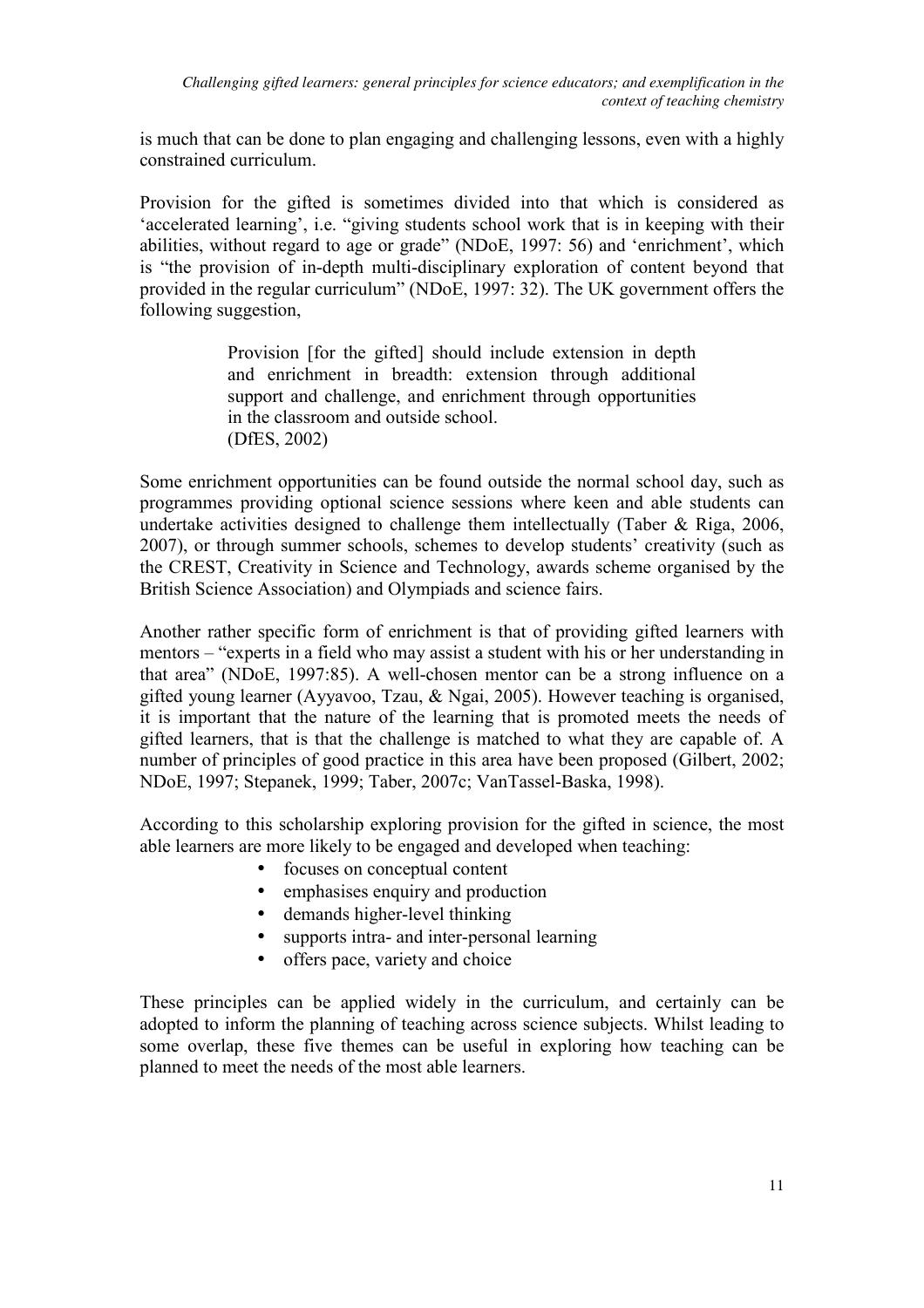### *Chemistry as a context for challenging science education*

In the rest of this article, chemistry is used as a context for exemplifying the application of these principles. Chemistry is a subject that presents particular learning difficulties for many students, due to the abstract nature of its ideas (Taber, 2009a); the tendency of students to interpret its phenomena in unhelpful 'intuitive' terms (Taber & García Franco, 2010); and because it requires learners to be able to shift between bench phenomena, a range of symbolic representations, and explanatory molecular models (Gilbert & Treagust, 2009). However, what makes chemistry seem too challenging for many learners, may also make it an excellent context for meeting the needs of the most able.

#### **Focus on concepts**

Teaching for the gifted should have significant and deep content, with an emphasis on learning and understanding concepts rather than memorizing facts. Modern chemistry courses seem ideally placed in this regard. Whilst chemistry is undoubtedly a subject where there is an immense 'factual' knowledge base, and some gifted students will take great pleasure in learning atomic masses or melting temperatures, modern courses put emphasis on the understanding and application of basic principles: e.g. the basis and utility of the periodic table, rather than learning the positions of the elements. Fundamental chemical concepts such as 'element', 'compound' and 'reaction' are known to be challenging for many learners (Taber, 2002), but open up a whole new way of understanding the material world, changes in materials observed in nature, and ways of designing materials to solve technological needs. Chemistry is often considered one of the most difficult subjects in the modern school curriculum, because it is based about highly abstract concepts: enthalpy; entropy; oxidation; reactivity; valency, etc.

Indeed one of the key challenges of modern chemistry courses that has been identified as a key barrier for many students is the use of the particle theory: that materials and processes observed in the macroscopic world are best understood by a conjecture that all matter is composed of 'quanticles' (ions, molecules, electrons etc) that have properties distinct from those of the directly observable world, and which interact and combine according to a formal set of rules that can only be deduced indirectly (Taber, 2001). This is just the kind of subject matter that is likely to dishearten many students unless very carefully introduced and supported in their learning (Harrison & Treagust, 2002): but also just the kind of intellectual system of ideas likely to appeal to many of the most gifted learners (Georgousi, Kampourakis, & Tsaparlis, 2001).

#### *Context-based courses*

One important development in the chemistry curriculum over recent years has been the move to courses that teach chemistry through contexts: that is rather than teaching the principles, and then applying them, a course unit starts from a key issue, problem or concern, and the pertinent chemistry is then introduced (Bennett, Hogarth, & Lubben, 2003). As with practical work (considered below), it is easy to see contextbased courses as providing a way of motivating less able or engaged learners who may find theoretical approaches daunting or dull. However, there is no reason why a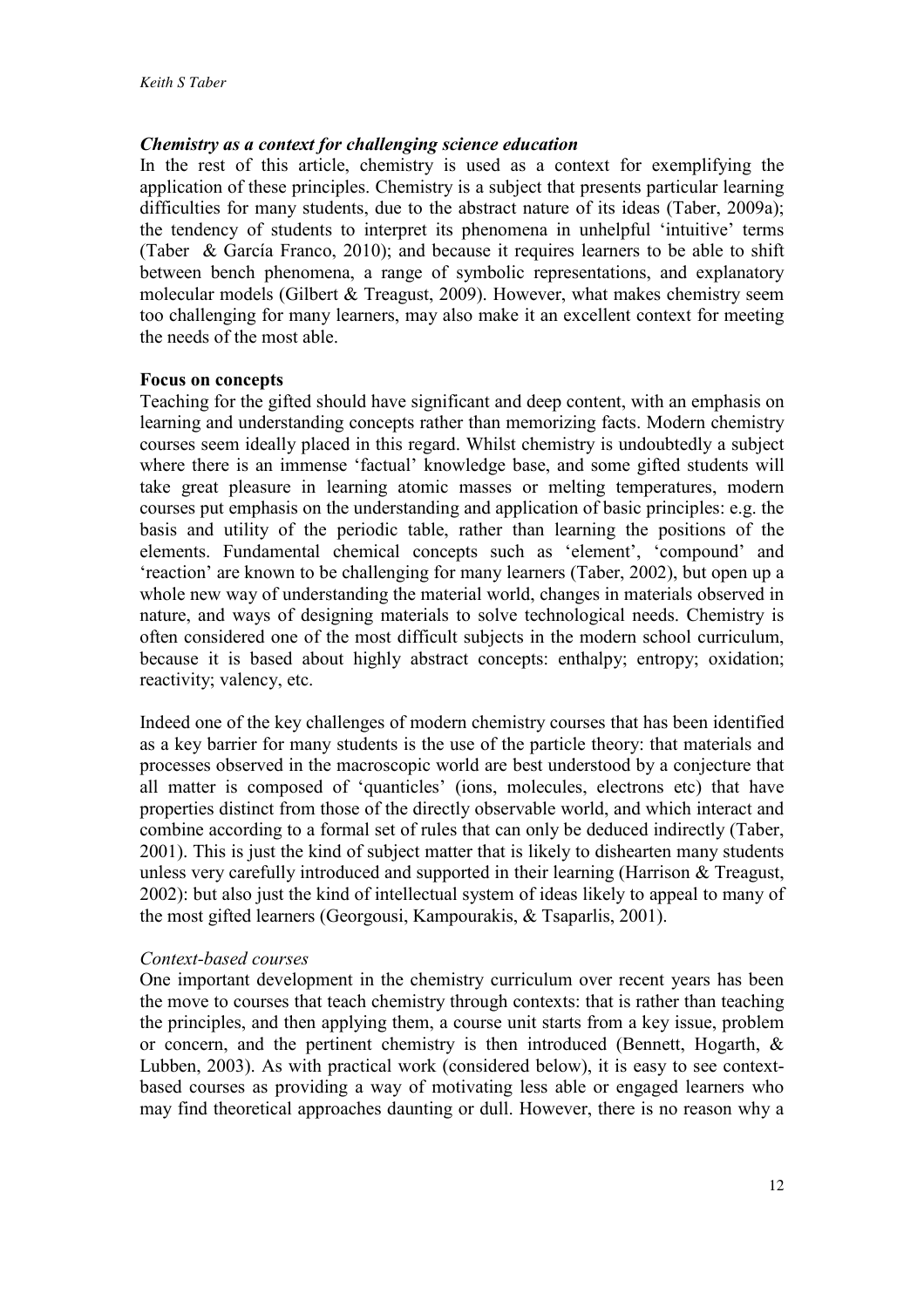context-based approach cannot also be used to challenge the most able learners (Kind, 2007).

Context-based courses move away from (or at least, have to fit other priorities around) one of the well-established principles of instructional design, which is to sequence learning based on the inherent structure of a discipline (Bruner, 1966; Gagné & Briggs, 1974). Conceptual analysis enables teachers to identify which concepts acts as pre-requisite knowledge for other concepts (Herron, Cantu, Ward, & Srinivasan, 1977). This allows the development of teaching schemes where the more basic ideas are introduced early, and then can be used to support further learning.

However, in a subject such as chemistry where many key concepts may seem counterintuitive (Taber, 2008a), it is may not be sufficient to sequence concepts logically when planning for progression. Abstract ideas may take time to be consolidated, and become sufficiently robust to act as the foundations for further learning (Taber, 2004). So key ideas may need to be introduced early, and then reinforced by being revisited in a range of contexts, before it is assumed that they may be treated as part of the available prior knowledge on which more sophisticated learning can be based. This presents a challenge for the designer of context-based teaching.

- Does teaching through context need to compromise the most logical approaches from the viewpoint of conceptual development?
- And if so, are there gains in student engagement that can cancel such disadvantages?

These are empirical questions that need to be investigated in authentic teaching contexts. However, it may well be that gifted learners, who are often characterised as acquiring concepts more readily than their peers, would find such compromises much less detrimental than other learners, as we might expect that they are likely to need less reinforcement of basic concepts to fully consolidate them. These points are made tentatively, in terms of what seems feasible based on our current understanding.

For one thing, as suggested above, "gifted learners" should not be considered as a distinct and homogenous group sharing the same set of learning characteristics. Indeed, from the perspective outlined above, giftedness is less a permanent characteristic of an individual student than a useful label that describes the current state of a nexus of considerations (see figure 1). In simple terms: who is judged as gifted will, *in part*, depend upon what we are asking students to learn, and how we set up the context for that learning.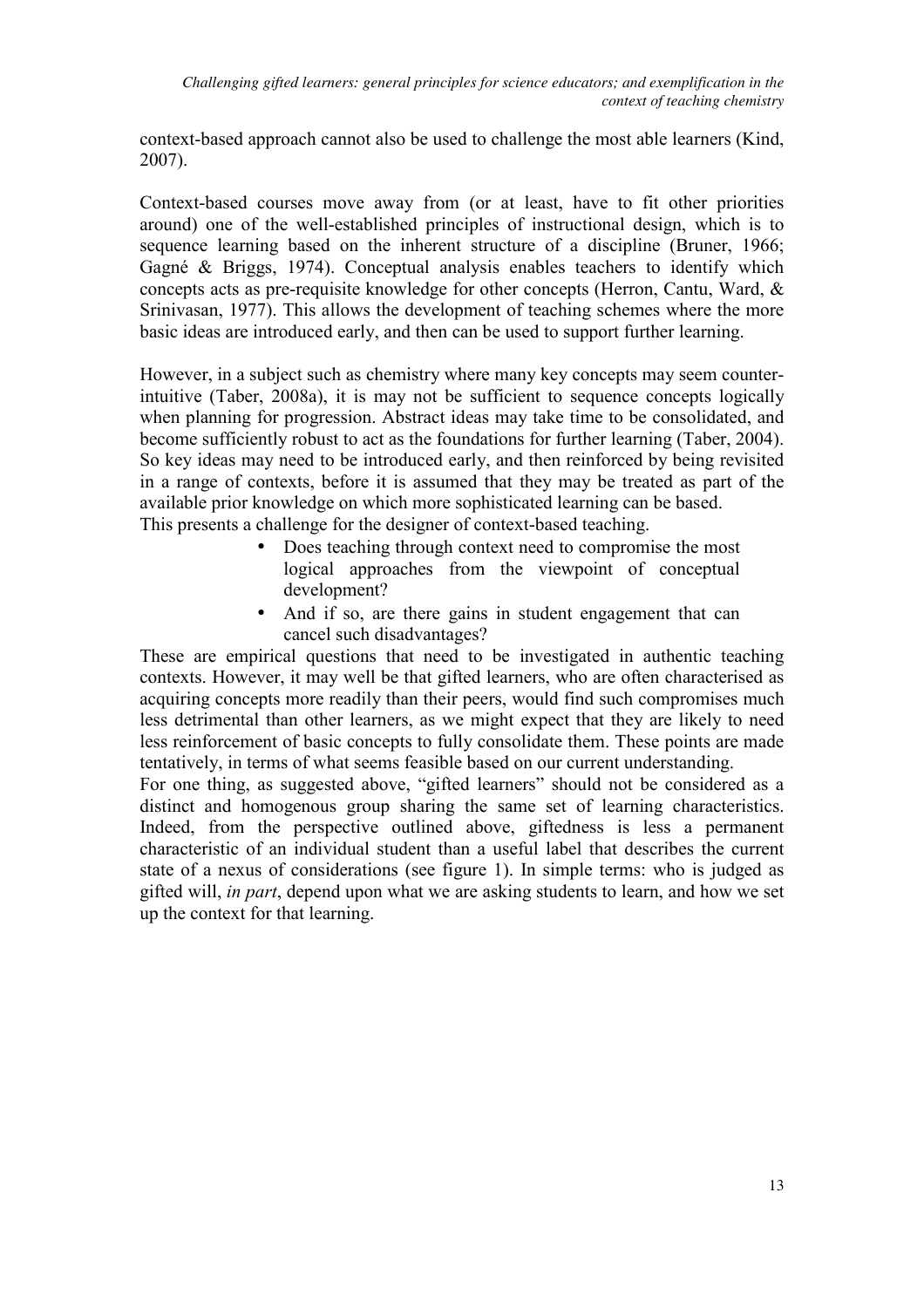

Figure 1: Judgements of giftedness are in part about individual learners, but are made in the context of particular learning and teaching contexts.

That is not to suggest that there may not be some individuals who would be considered gifted in a wide range of learning contexts, whilst many other students would not be likely to be judged gifted in any typical academic setting. However, this does raise the question of whether some students who might be considered gifted when learning a course organised primarily according to an expert view of the logic of disciplinary structure, might seem less gifted when taught through a more thematic context approach, and of course *vice versa*. Clearly more research is needed (a point returned to at the end of this paper) in this area to find out just how gifted learners respond to context-based courses.

### **Emphasis on enquiry and production**

Effective learning for the gifted can be organised around an enquiry approach with students taking the role of active investigators. The context may be laboratory work, but could also be other forms of problem-solving, for example those that depend upon the ability to use mental simulation to 'run' thought experiments (Georgiou, 2005). Intellectual puzzles may be highly motivating to gifted learners. *Knowledge discovery and knowledge construction* 

A personal constructivist view of teaching and learning (e.g. Pope & Gilbert, 1983) sees learning as an active process that takes place *within* the learners' mind (Taber, 2006). However, teaching is an activity designed to support learning, and a social constructivist view locates important aspects of the learning process in the 'intrapersonal' plane through interactions: between teacher and student; between students (Scott, 1998). So students with sufficient background learning might be able to 'discover' scientific principles when supported by teaching that helped them bring relevant prerequisite knowledge to mind and to structure it in certain ways. (An example of how this might be scaffolded in the case of hydrogen bonding is discussed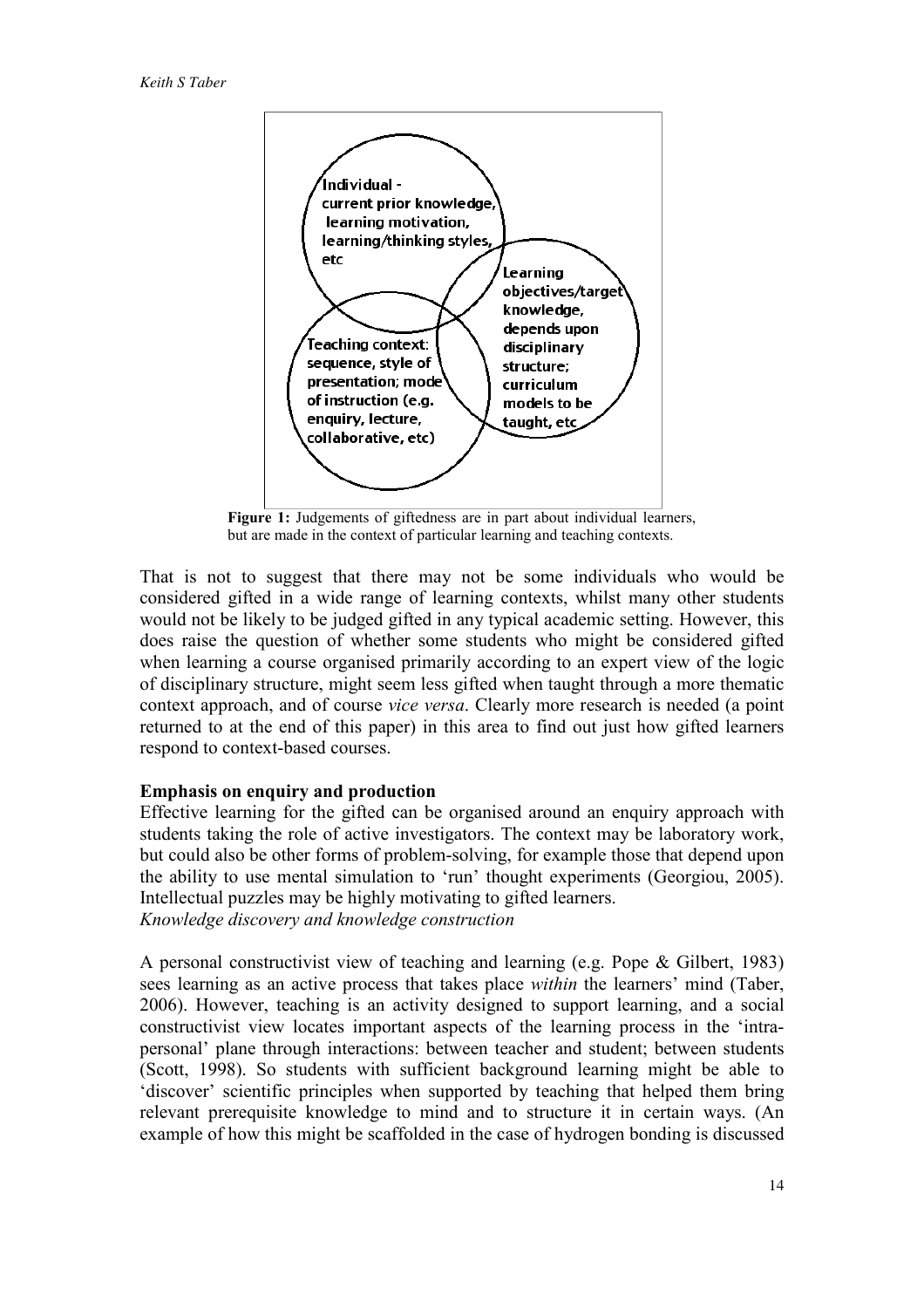in Taber, 2002). However, as is well recognised, in the absence of sufficiently strong scaffolding students are likely to 'discover' principles at odds with scientific knowledge (Driver, 1983)!

Whilst 'pure' discovery learning has rightly been criticised for expecting learners to repeat the great intellectual leaps of scientific 'greats' (Mayer, 2004), this of course reflects an extreme position to be contrasted with the (similarly deficient) transmission model of teaching. In other words, good teaching may be seen as the 'guided construction of knowledge' (Edwards & Mercer, 1987; Mercer, 1995). *In principle* gifted learners are no different to other students in this regard: it is the judgement of *how much* can be discovered with *how little* scaffolding which is key here.

Indeed some would argue that learning is best facilitated in forms that approximate the 'natural' processes by which the novice is initially allowed to undertakes 'limited peripheral participation' (Lave & Wenger, 1991) within a community of practice (Hennessy, 1993). This type of model is easy to apply at the highest educational level, the research student working within a University research group (cf. Kuhn, 1996), but more problematic in a typical classroom context where one expert (the teacher) works with a score or more of novices. On the other hand, authentic enquiry potentially provides a context for students to experience something of a cognitive apprenticeship within a community of learners (Polman, 1996). In a school context, this could mean using gifted students as peer-tutors or as mentors for younger students.

## *Laboratory projects*

Practical work is sometimes considered a strong motivator for those students who struggle with theory. However laboratory work is central to chemistry as an empirical science, and also offers a suitable context for devising challenges for learners. Where possible, student enquiries should allow the investigation of real problems and situations, rather than being artificial exercises to produce answers that can be more easily found by asking the teacher or checking a book (and where gifted students may well already know the answers). These latter forms of 'recipe' investigations are both intellectually barren, and tend to undermine any attempts to teach about the nature of genuine scientific enquiry (Millar, 2004; Taber, 2008b). Extended project work, either within the normal classroom context, or as an enrichment opportunity, gives more scope for students to be offered an authentic experience reflecting scientific enquiry (West, 2007). Such projects offer opportunities for meaningful planning based on literature searches, and realistic time scales for producing outcomes, giving meaningful cycles of evaluation and development. Gifted learners will benefit from the opportunities for regulating their learning and the challenge of a complex problem context that does not respond to a simply application of taught knowledge.

# *Learning products*

Where possible, gifted learners can be set tasks exploring genuine problems, and/or producing authentic products where their findings can be reported to a genuinely interested audience (Mackin, Macaroglu, & Russell, 2005). An alternative to laboratory work could be the design and justification of a teaching analogy for use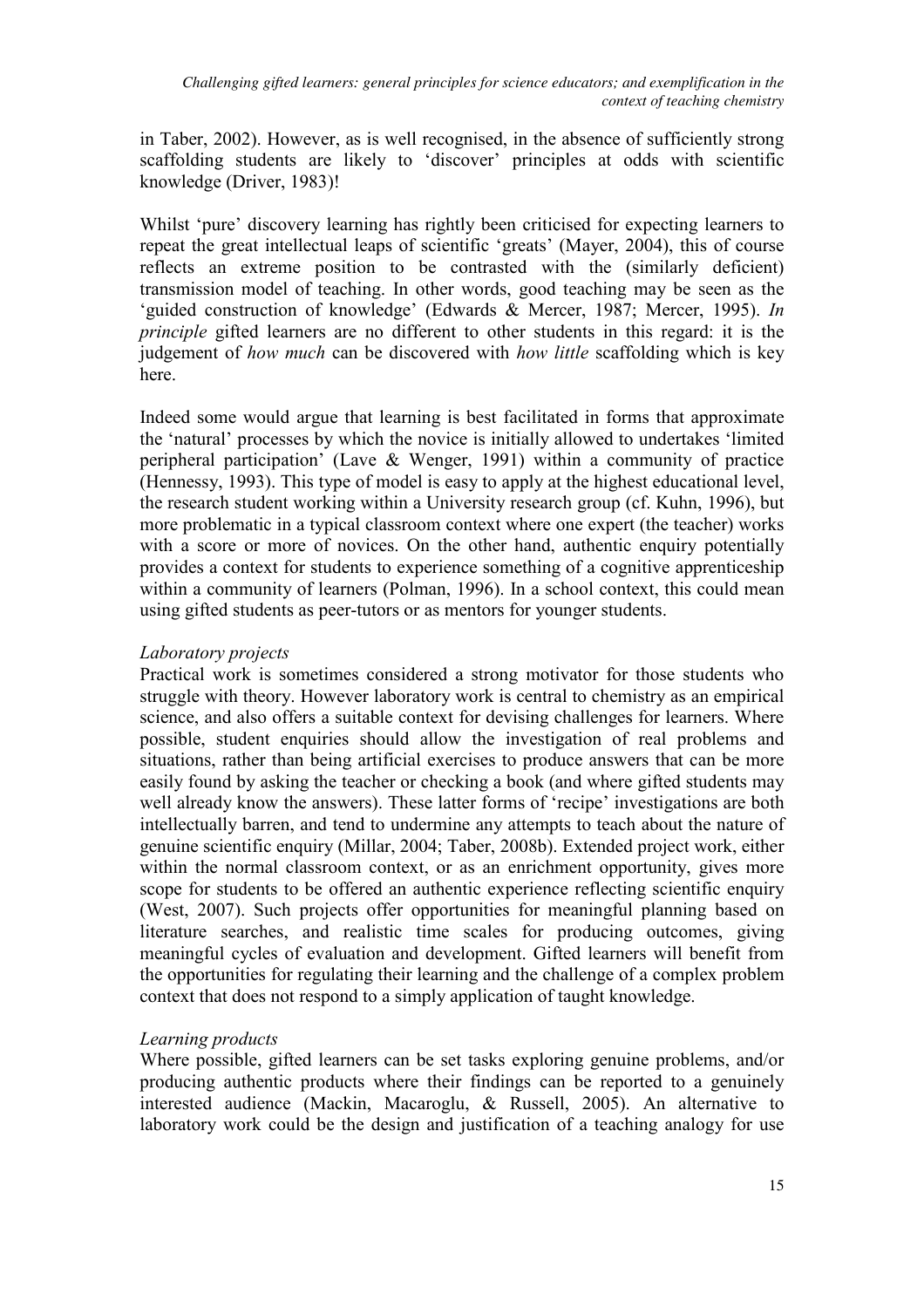with younger students, or the development of a role-play or simulation (Dorian, 2009) to illustrate a chemical principle.

Authenticity could be achieved by setting groups different aspects of a topic or issue to research and explore, so that the class as whole provides a meaningful and receptive audience for any poster, presentation, model, role-play or other outcome produced by students (Newberry & Gilbert, 2007). The processes of defending a group's product, and offering constructive critiques of the work of other groups can be highly engaging (Yoon, 2005) as well as challenging.

# **Higher-level thinking**

The notion of 'higher-level' thinking in education is often linked to Bloom's taxonomy of 'educational objectives in the cognitive domain' (Taber & Corrie, 2007). Bloom's (1968) original taxonomy has been updated (Anderson & Krathwohl, 2001), but the general principle is that, all other things being equal, there is a hierarchy of task-demand in different types of cognitive tasks required of learners. So recall of information is straightforward. Demonstrating comprehension, or applying ideas, make greater cognitive demands, but are generally still relatively lower level skills. Of course that is *not* to say either that such tasks cannot be demanding in some contexts *nor* that teachers should not set such tasks. However, teaching that sets all or most student demands in terms of recall, comprehension and straightforward application (i.e. in the context of practice exercises, rather than as part of tackling genuine problems) is not likely to challenge students. The higher-level skills are creation/synthesis (appropriate in chemistry!), evaluation, and criticism/analysis.

In chemistry at higher education level this distinction has been championed by Zoller (1993) who refers to LOCS (lower-order cognitive skills requiring algorithmic approaches) and HOCS (higher-order cognitive skills associated with critical thinking and problem-solving). Zoller has strongly argued that traditional teaching approaches in University chemistry often rely too heavily on LOCS, rather than being based around instruction that emphasises HOCS. Similarly, at school level, Zohar has described a project to base science lessons on the teaching of 'higher order thinking' alongside the prescribed science content (Zohar, 2004). Within the context of the English curriculum, which has a series of 'levels' of increasing sophistication to measure progression in learning, a 'levels mountain' has been developed as visual aid to support teachers and pupils in appreciating the type of thinking needed to demonstrate progress (Grevatt, Gilbert, & Newberry, 2007).

Explanations are at the heart of science, and tend to be a strong focus for gifted students, and should feature strongly in chemical education for the gifted (Gilbert & Newberry, 2007). Chemistry teaching offers a great many opportunities for developing skills in building and critiquing explanations, and scope for the most able to work with complex and multi-layered explanations (Taber, 2007d).

Teaching for gifted students in chemistry should emphasise questions that enable the learner to analyze, synthesize (for example, providing opportunities for interdisciplinary connections) or evaluate information. In science, learners should be guided towards 'scientific habits of mind' (Saleh & Khine, 2009), to develop problem-solving skills, and to explicitly apply inductive and deductive reasoning.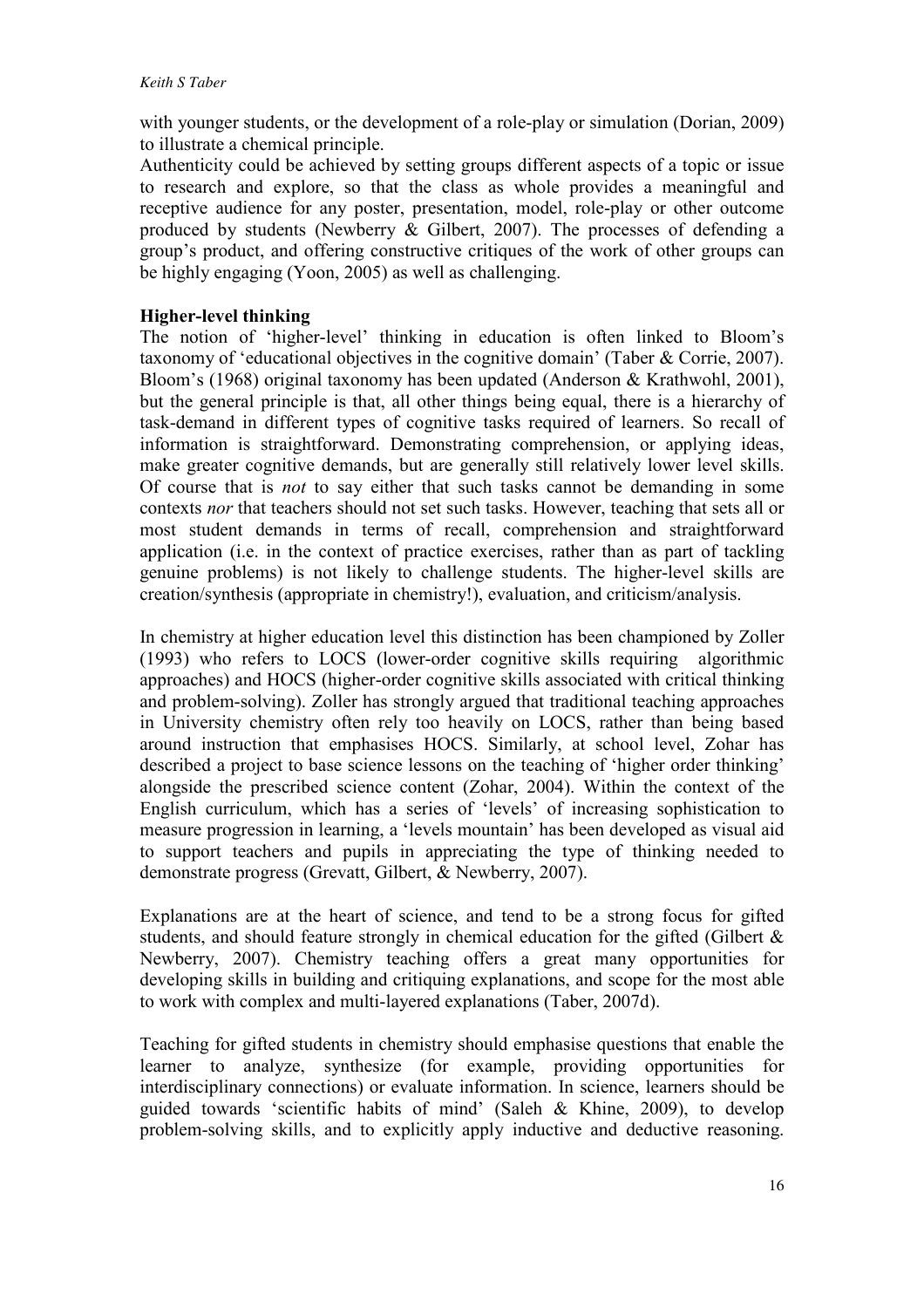This is something the teacher can model through example. Teachers may find it useful to monitor their classroom questions, to ensure that the balance of questions and tasks gives scope for open-ended work, for example by asking questions that promote critical and creative thinking. Teachers can also consciously aim to increase the amount of 'dialogic' talk in the classroom that represents genuine debate and exploration of ideas (Scott, 2007).

# *The nature of science*

One recent emphasis in science education that may be of particular relevance to engaging the most able students is that on the nature of science (Gilbert & Newberry, 2007). It is increasingly recognised that school and college courses need to teach students about science as well as teach some science. At one level this links with the scientific literacy agenda (Millar & Osborne, 1998; Roberts, 2007): if science education is to prepare young people to be responsible consumers and informed citizens, then it must equip them to appreciate 'how science works' (QCA, 2005): the nature of scientific evidence; how argumentation is conducted in science; how reliable knowledge is possible without absolute proof; why scientific experts may disagree; and so on. Without this understanding the presentation of science in the news and media may lead to naive trust in all claims, or total cynicism about the ability of science to offer any trustworthy guidance.

Yet in practice this means including aspects of the philosophy of science in courses: for example some basic study of epistemology. These are areas requiring sophisticated thinking, and could involve just the sort of material to engage many gifted learners. The philosophy of chemistry is a discipline that has recently attracted a good deal of attention (Scerri, 2000), and could offer useful material here. As one example, the question of the extent to which chemistry is reducible to physics (Scerri, 1993), could be just the kind of esoteric topic to catch the imagination of the most advanced students.

Similarly, there are strong recommendations for including material on the history of science in school and college courses (Matthews, 1994; Niaz & Rodriguez, 2001). Such material can offer case studies to illustrate how science develops in response to new evidence. The history of chemistry, in particular, offers a good deal of material illustrating the role and nature of models used in science: something that is both important in terms of appreciating the nature of science, and useful to help learners appreciate the value and limitations of models they meet in studying the subject. The ways that chemists model matter in terms of particles, and how this thinking has evolved, offers an excellent introduction to modelling in science (Justi & Gilbert, 2000). Involving some historical material in chemistry courses might well appeal to those gifted learners who might otherwise drift away from sciences to more 'interpretative' subjects (such as the boy quoted earlier in the paper).

Some development work using 'the nature of science' as an organising theme for an after-school science enrichment programme for 14-15 year olds students has suggested that this approach shows considerable promise (Taber, 2007c; Taber & Riga, 2006).

*Science-Technology-Society Links*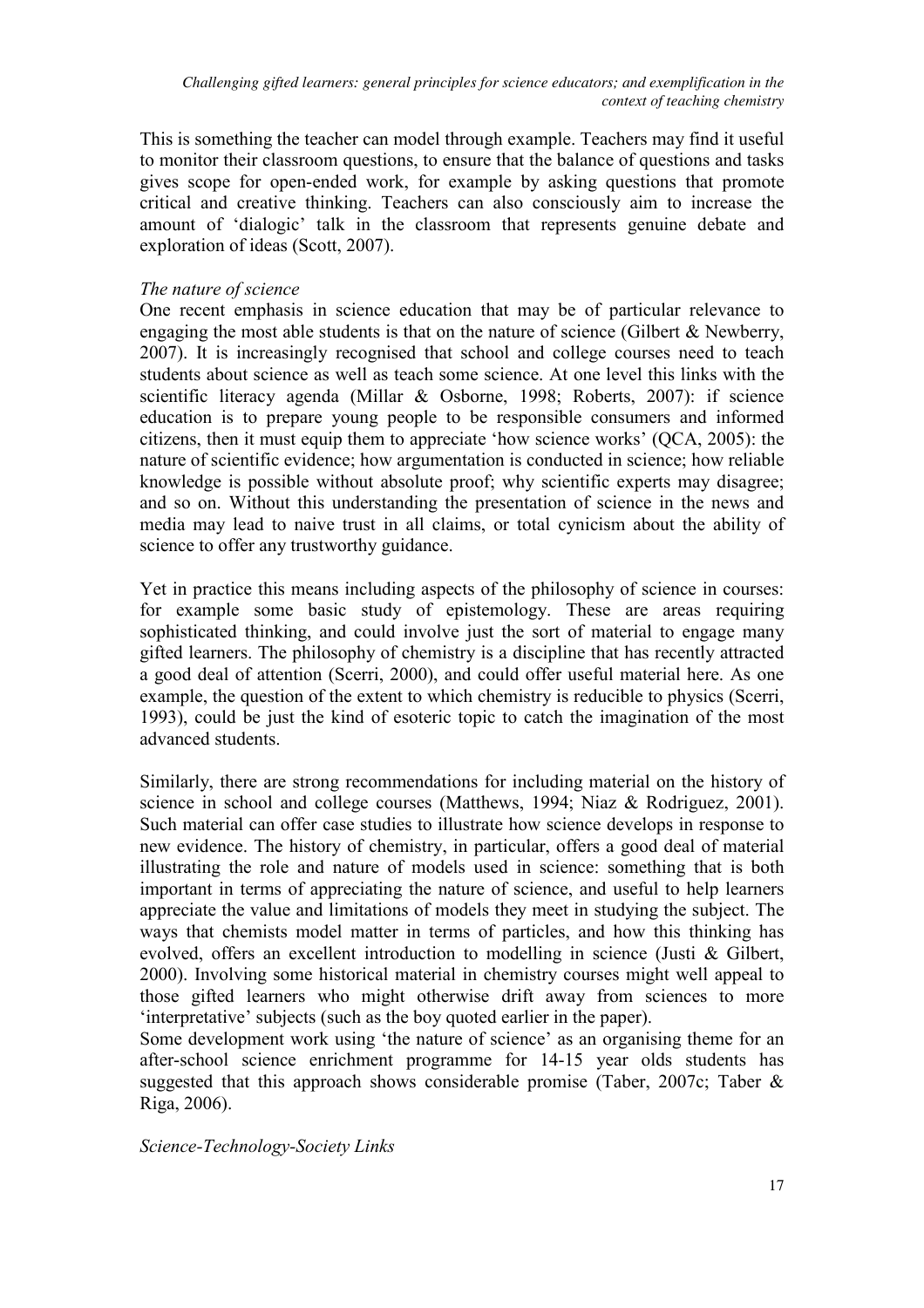Similarly, the inclusion of more discussion of societal issues (gene therapy; recycling; so-called 'organic' foods, etc.) in science courses (cf. Millar & Osborne, 1998) offers another potential area for meeting the needs of the most able (Levinson, 2007). Teachers needs to take care here, because moving away from theoretical aspects of chemistry to talking about opinions is certainly not likely in itself to engage gifted learners. However, exploring the evidence and arguments relating to issues where there is no 'right' answer, and where different perspectives have to be respected, and competing views weighted, offers just the kind of mental challenge that can stretch able students intellectually (Taber & Corrie, 2007). This type of thinking moves beyond the attainment of logical operations (cf. Piaget, 1972), to what has been characterised as post-formal operations (Arlin, 1975; Kramer, 1983). In the 1950s and 1960s Perry (1970) studied the evolution of this type of intellectual development among the select undergraduates of Harvard and Radcliffe, and showed that this type of mental maturation was hard-earned even among elite students. The relevance of Perry's work to chemical education had been highlighted by Finster (1989, 1991).

Chemistry offers suitable foci for this type of work. The siting of chemical industry necessarily involves compromises between different interest groups, and has costs and benefits (that differ depending whether you are a consumer who lives far away, a local resident worried about scenic views or wildlife, someone who is long-term unemployed who may be offered a job, etc.) The use of various additives in food may increase 'shelf-life' or taste, but may cause allergies in some, and may encourage long-distance sourcing of food (with attendant pollution costs). There are clearly many other potential examples.

### **Supporting intra- and inter-personal learning**

#### *Self-regulated learning*

Metacognition is a term to describe 'thinking about thinking', and is related to 'study skills' (Gunstone & Mitchell, 1998). Gifted learners are often considered to have advanced metacognitive development (Shore & Dover, 2004), and indeed some of the most gifted students may be autodidacts, i.e. able to 'teach themselves' from resources with limited formal instruction.

One aim of education is to produce independent learners who are able to be 'selfregulating'. To become self-regulating, learners have to develop metacognitive skills – such as being able to evaluate their own work and being able to plan extended studies. Becoming explicitly aware of their own thinking, for example when solving problems (Phang, 2009), is an important step towards students developing metacognitive sophistication.

Teachers can help gifted science students to make explicit their thinking by asking them to cite sources, clues given, and logic used, in drawing conclusions. Open-ended tasks are important, especially those that allow 'active exploration', that is providing opportunities for learner-driven exploration of topics. Teachers can help gifted learners develop towards becoming self-regulated learners by looking to offer a choice of tasks and activities that allow gifted learners to work to their strengths, and providing opportunities for self-directed activities such as independent study. Concept mapping is a flexible activity that can encourage students to 'take stock' of their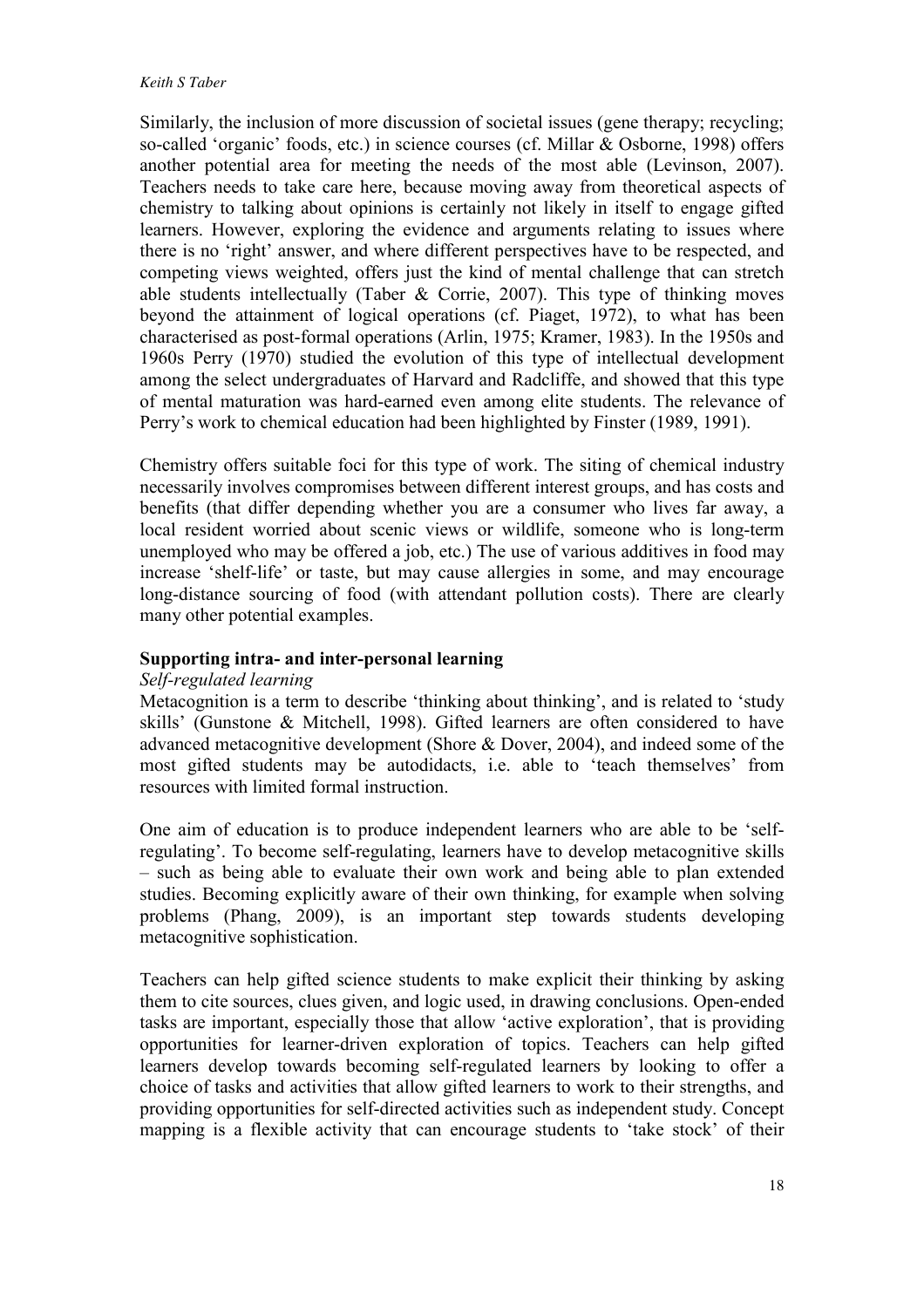learning (Novak, 1990; Taber, 1994, 2002). In chemistry, students can develop concept maps around abstract topics such as bonding or oxidation that have potential to act as synoptic activities (drawing on many parts of the course) as well as those focused on more contained topics such as transition metal or aldehydes.

Such concept mapping techniques can encourage learners to integrate different aspects of their studies, something that even able students may find challenging (Taber, 2008c). Analogical thinking is important in science and has been suggested as focus of science learning in the gifted (Gilbert & Newberry, 2007). An approach that has been explored in a physics-learning context is the use of graphical devices (simple concept maps) to support students in making analogical transfer of knowledge between different topics within the subject (Brock, 2006). There is potential to explore similar ideas in chemistry, for example to reveal underlying similarities within aspects of inorganic chemistry and organic chemistry.

Whilst concept mapping and related techniques (e.g. 'mind-maps', Buzan, 2005) can be used in any subject, chemistry offers the potential to develop comparable subjectspecific activities in terms of reaction schemes. Aspects of inorganic and organic chemistry are commonly summarised in these schemes in textbooks, but gifted students may be set the task of devising their own reaction schemes to review their studies; to be regular updated as the course progresses.

# *Working in groups*

Chemistry has traditionally offered opportunities to develop inter-personal skills where practical work is carried out in groups. In view of the types of activities that have been identified above as challenging for the most able, this will clearly be most effective in the context of extended and open-ended practical projects (West, 2007). However, group work can be used as the basis for pedagogy for a much broader range of chemistry learning activities. This is particularly so in terms of exploring the social implications of science as discussed above (Levinson, 2007), and group-work has also been used as the basis for activities designed to support learning about the nature of science (Taber, 2007c; Taber & Riga, 2007).

This should not be seen in terms of the gifted learner doing all the thinking, and the other group members taking instructions, but rather that the gifted learner should be encouraged to support peers in taking on different roles within group work.

Indeed gifted learners should be encouraged to take on peer tutoring roles for others in the class, although this needs to be done thoughtfully. This can be seen as extreme case of differentiation by support. Differentiation for different learners in a class may be undertaken by task (setting different work, which can possibly seem divisive), by outcome (only suitable for tasks where learners of all abilities in the group have the potential for some form of success despite very different outcomes) or by support. In this approach the teacher sets work that most students will need help with, and matches the level of support given to the needs of individuals. From what was suggested above, this can only be effective provided all learners are working within their ZPD, and it is unlikely that work that is within the ZPD of the weaker class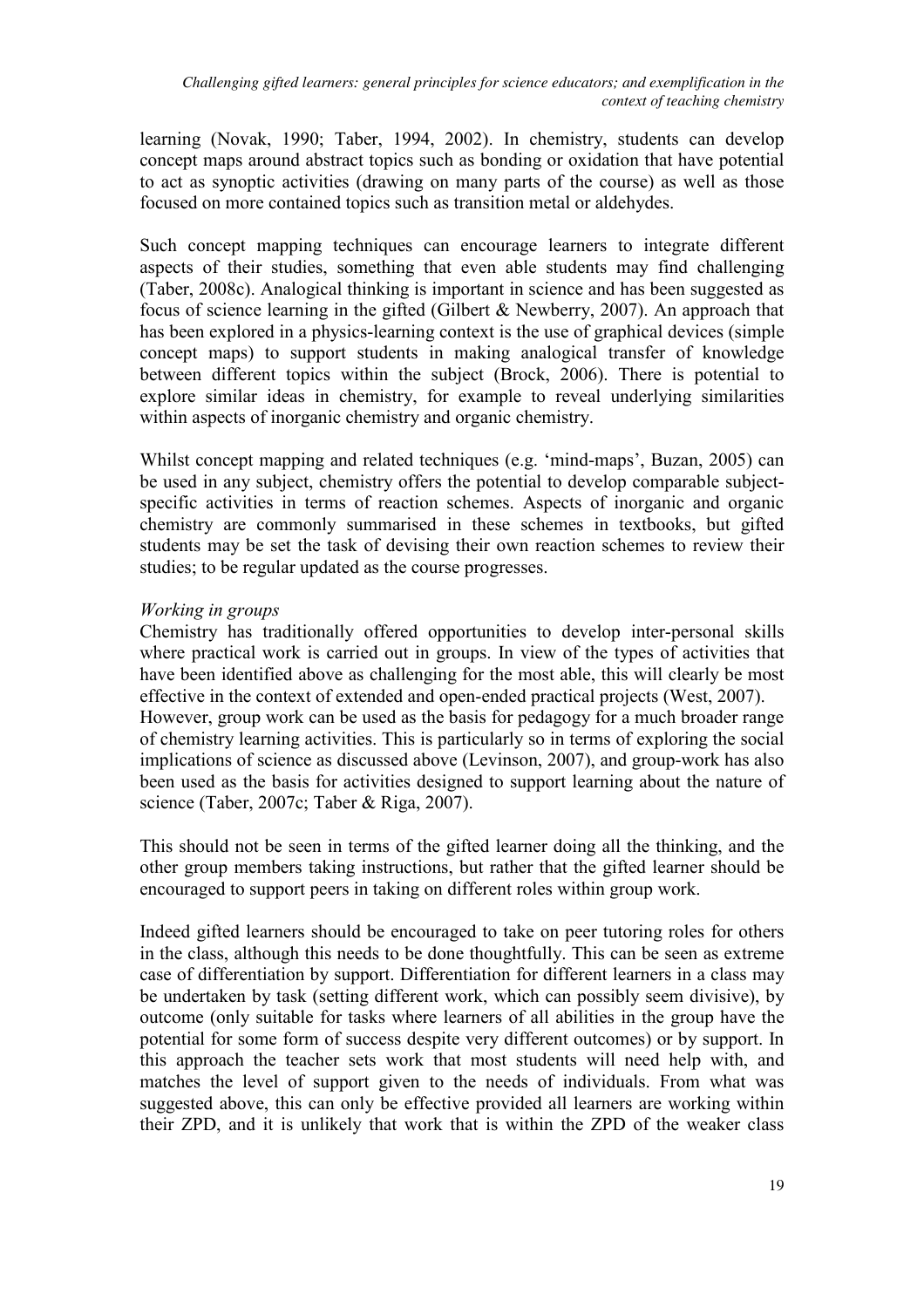members in a mixed ability class will also challenge the gifted learner, even when unaided.

However, the challenge for these students will be to support their peers. A cynical view of peer tutoring is that is solves the problem of able students finishing quickly, by enrolling them to do the teacher's work with other learners. However, as teachers know well, finding ways to explain ideas to learners who struggle is very challenging. Teachers also know that having to find ways to answer student questions is a good way of testing and developing one's subject knowledge (Taber, 2009b). Preparing to teach a subject is generally much more demanding than preparing to pass an examination. Used sensitively then, peer tuition is an effective way to help gifted learners develop subject knowledge and interpersonal skills. The teacher should, however, be prepared to support the gifted student in mastering their teaching role, which may not always come naturally (especially when abstract concepts have been acquired un-problematically by the peer-tutor).

### **Providing pace and variety in learning**

A rapid pace is recommended for presenting new material to gifted learners, and it is suggested that any time 'saved' should be used instead to offer more opportunity later for reflection on, and integration of, learning. Such a recommendation is easier to follow when working with a highly able cohort, than when teaching a small number of gifted students as part of heterogeneous group. However, where teaching is often based on an introduction followed by exercises to consolidate learning, gifted students should be given other options.

For example, if a class is provided with a graduated set of exercises of increasing difficulty (so that the students are scaffolding in their learning through the gradual increase in demand), for example mole calculations, the more able students should be asked to initially attempt only the most difficult questions (or less extremely, to work through only odd-numbered exercises). If they complete this without difficulty they could better use their time by leaving the rest of the exercises, and moving on to an activity that encouraged them to integrate the new topic with previous learning (such as concept mapping, discussed above).

Chemistry often offers a wide range of potential examples in topics areas, and the teacher prepared to include the more obscure and challenging examples, as well the standard set of teaching examples, can readily find material to offer challenge. As one example, when asking students to produce balanced redox equations from combinations of half-equations, good teaching practice for pitching task demand for most students would suggest selecting half-equations that will be familiar from their laboratory work and from being met in other course topics; starting from very simple examples; and sequencing exercises so that significant half-equations become familiar by being included in a range of combinations. The student who would find this a pedestrian exercise can be asked to work instead with more obscure, unfamiliar examples in novel combinations.

It is also suggested that it is particularly important to use a variety of teaching approaches when working with gifted students. This is something that chemistry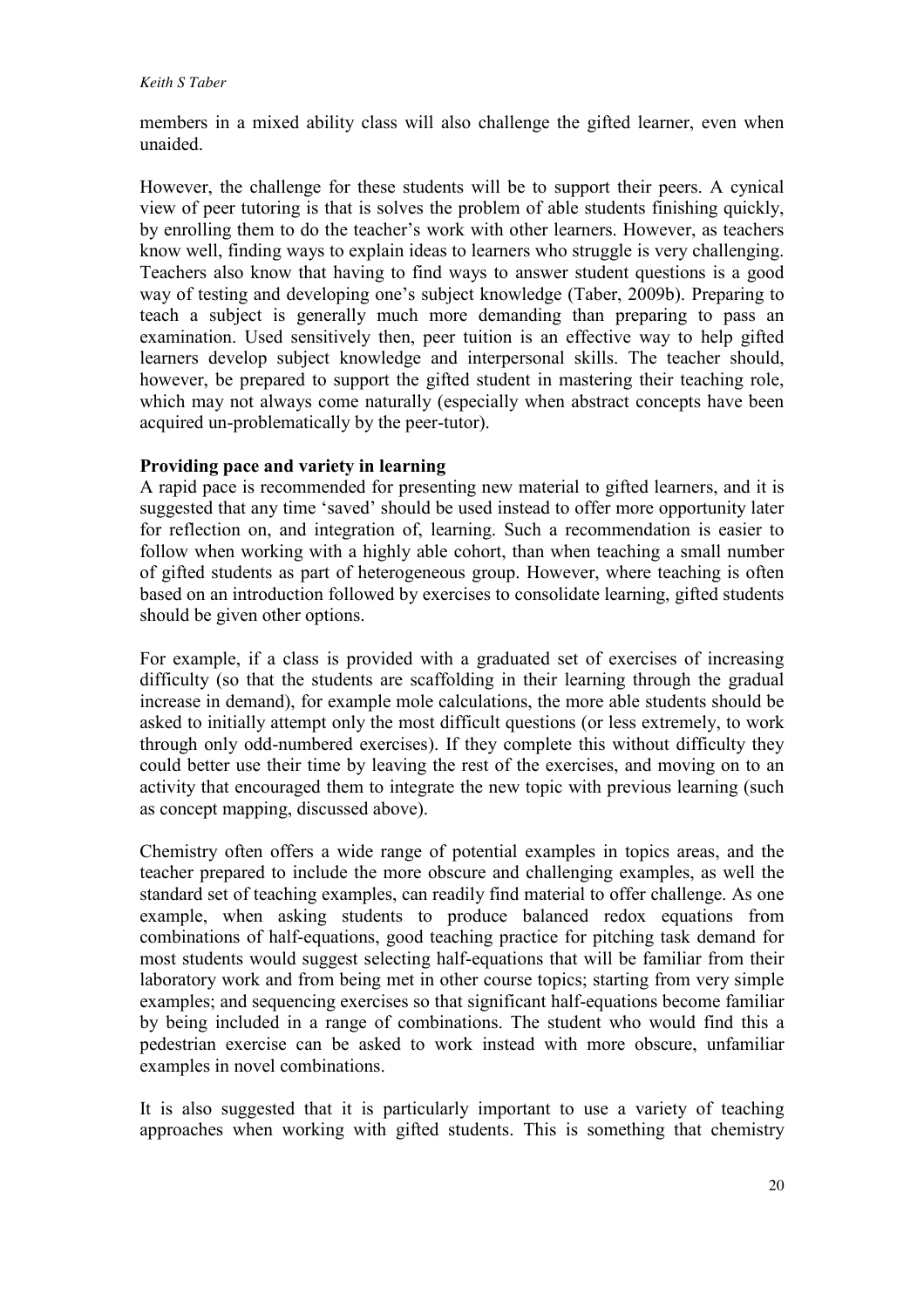readily lends itself to. The content matter of the discipline is diverse (so that in the traditional division between inorganic, organic and physical chemistry, for example, each branch has a different 'feel'). Calculations, application of theoretical principles, a variety of practical work, discussion (e.g. of societal issues), modelling tasks etc., make chemistry a potentially varied subject to study. The potential importance of both a range of group-work, and opportunities to develop individual independent learning skills will be clear from the discussion above.

### *Giving students choice*

It has also been found that offering students some degree of choice in activities is very motivating for some learners (Taber, 2007d). There are many potential opportunities in a subject such as chemistry to offer students a selection of examples from which to chose. Much of chemistry deals with classes: of elements, or compounds, of reaction types, etc. As just one example, when learning about ionisation energies, groups of students could be asked to prepare a graph and detailed explanation of successive ionisation energies for a different example from a selection of elements. Each example could be posted at a different point around the teaching room as if conference papers, and students could briefly circulate around them, before a plenary session chaired by the teacher. (Alternatively, groups could be asked to present and defend their work, either in paper form or as an overhead transparency or a PowerPoint presentation.)

Such an activity involves each group in detailed work on one example, but allows the discussion of a range of different examples. Whilst allowing groups to select their examples is a relatively trivial level of choice, it does give some sense of ownership over the task. This is important for all students, not just the gifted, but gifted students should be given the opportunity to select more challenging examples (in this case, perhaps a transition element). If students are also given choice in how they present their work (bar chart or line graph?; explanation as continuous prose, or notes labeling the graph?), this can also encourage discussion of broader issues (display of discontinuous data; effective communication of chemical principles). There are many other examples where this approach could be used, for example learning about the shapes of molecules using the valence shell electron pair repulsion theory, or producing a set of charts showing Born-Haber cycles for a range of salts.

Another approach that has been used in university chemistry as well as at school level to offer some student choice, is allowing students to pose questions that will be answered either by the teacher, a visiting expert, or by the individual or group themselves (Watts & Pedrosa de Jesus, 2007). Teaching based around student questions can also encourage metacognition (the student is being asked to explore the limits of their own knowledge) and self-directed learning, as well as giving scope for creativity and lateral thinking.

# *A case for more research?*

This article has considered current concerns about the perceptions of, and attitudes towards, science by many young people, and the particular issues of supplying a well prepared scientific workforce (especially at the professional level) as well as a scientifically literate *populus* allowing members of society to play an informed role in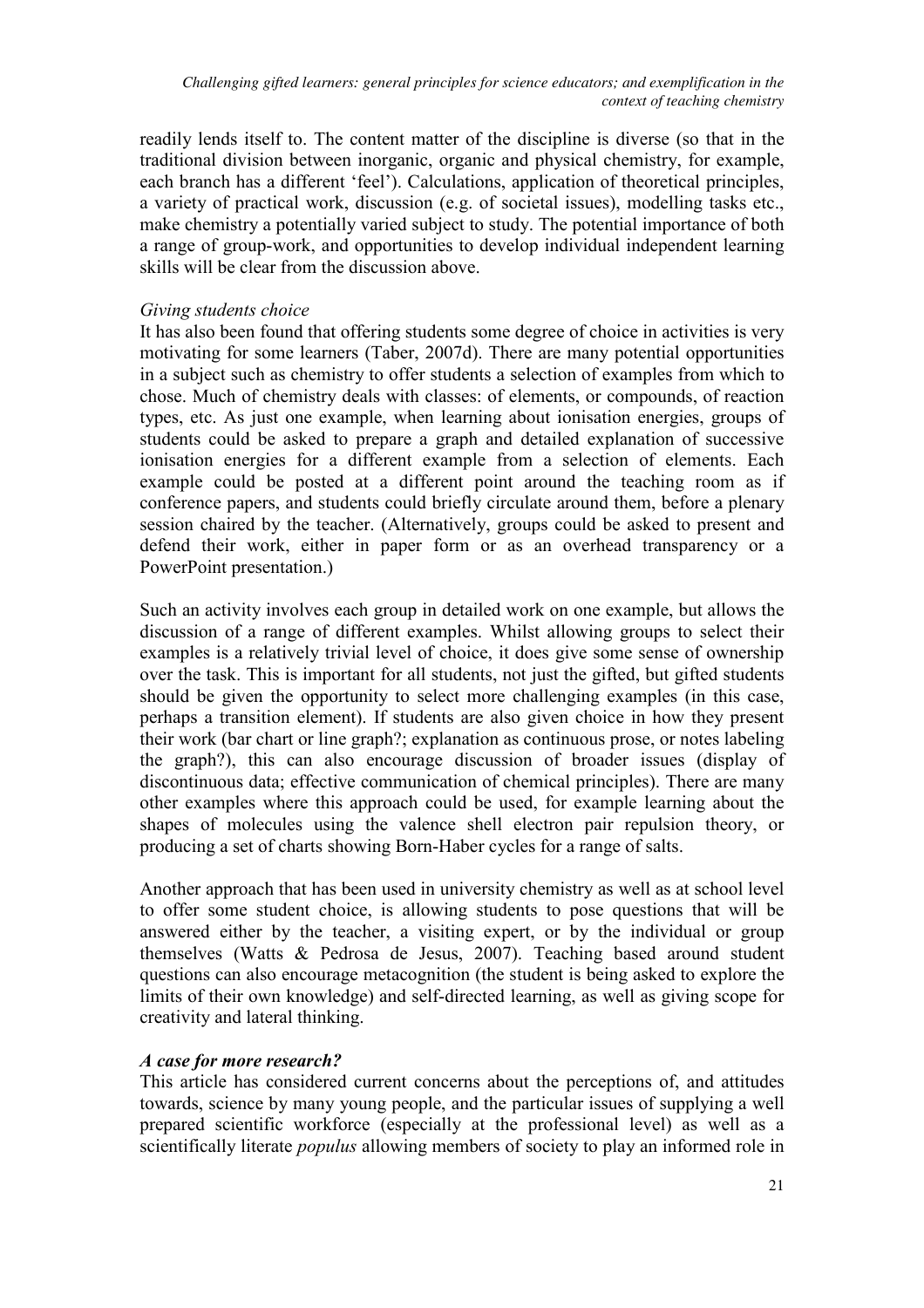our technologically advanced democracies. In particular the focus has been on the most able learners, those sometimes labeled gifted, who in many countries are not selecting further and higher education courses in the science subjects (particularly in the physical sciences) in sufficient numbers.

The article has highlighted current thinking about the types of educational provision that is most suitable for highly able, so-called 'gifted', learners. It is strongly argued that science, and in particular chemistry, can offer an ideal educational context for challenging the most able learners.

This thinking is certainly not anecdotal, as it is supported by a broad literature. However, much of the argument is based on what might be considered 'circumstantial' evidence, as there is limited direct research to call upon. In particular science education at school and college level has responded to a wide range of influences in recent years. These include: emphasis on the significance of scientific literary; trends towards focusing on social impacts of science; attempts to introduce more relevance, such as teaching through contexts; recognition of the importance of teaching about the nature of science; initiatives to introduce more recent scientific discoveries and techniques, and on the importance of inter-disciplinary connections; changing views on the roles of 'discovery learning', 'guided discovery' and the emphasis on enquiry learning; increased stringency in the range of chemicals and techniques considered admissible in classroom teaching; trends towards integrated science approaches, and more chemistry and physics teaching by non-specialist teachers in some countries (e.g. in lower secondary science in England). The significance of these, and other, factors will vary across national contexts.

Chemistry, and more generally science, offers the potential for great intellectual challenge and satisfaction – but it is clear that in some countries not enough of the most able students come to appreciate this through their school experiences. As the present paper has demonstrated, it is quite possible to consider such issues in terms of what is currently understood about 'gifted' learners, and to make informed suggestions about how teaching can respond to different pressures and trends whilst best supporting the needs of the most able learners. Such informed advice is useful, but it is not as potent as reliable research evidence such as can be obtained from carefully planned studies of the responses of gifted learners to different science teaching contexts (Taber, 2009c). In view of the serious concerns in many national contexts about the supply of future scientists and science teachers, such a programme of empirical research is much needed.

### *References*

Alsop, S. (2007). The emotional lives of fledgling geniuses. In K. S. Taber (Ed.), *Science Education for Gifted Learners* (pp. 45-58). London: Routledge.

Anderson, L. W., & Krathwohl, D. R. (2001). *A Taxonomy for Learning, Teaching and Assessing: A revision of Bloom's taxonomy of educational objectives*. New York: Longman.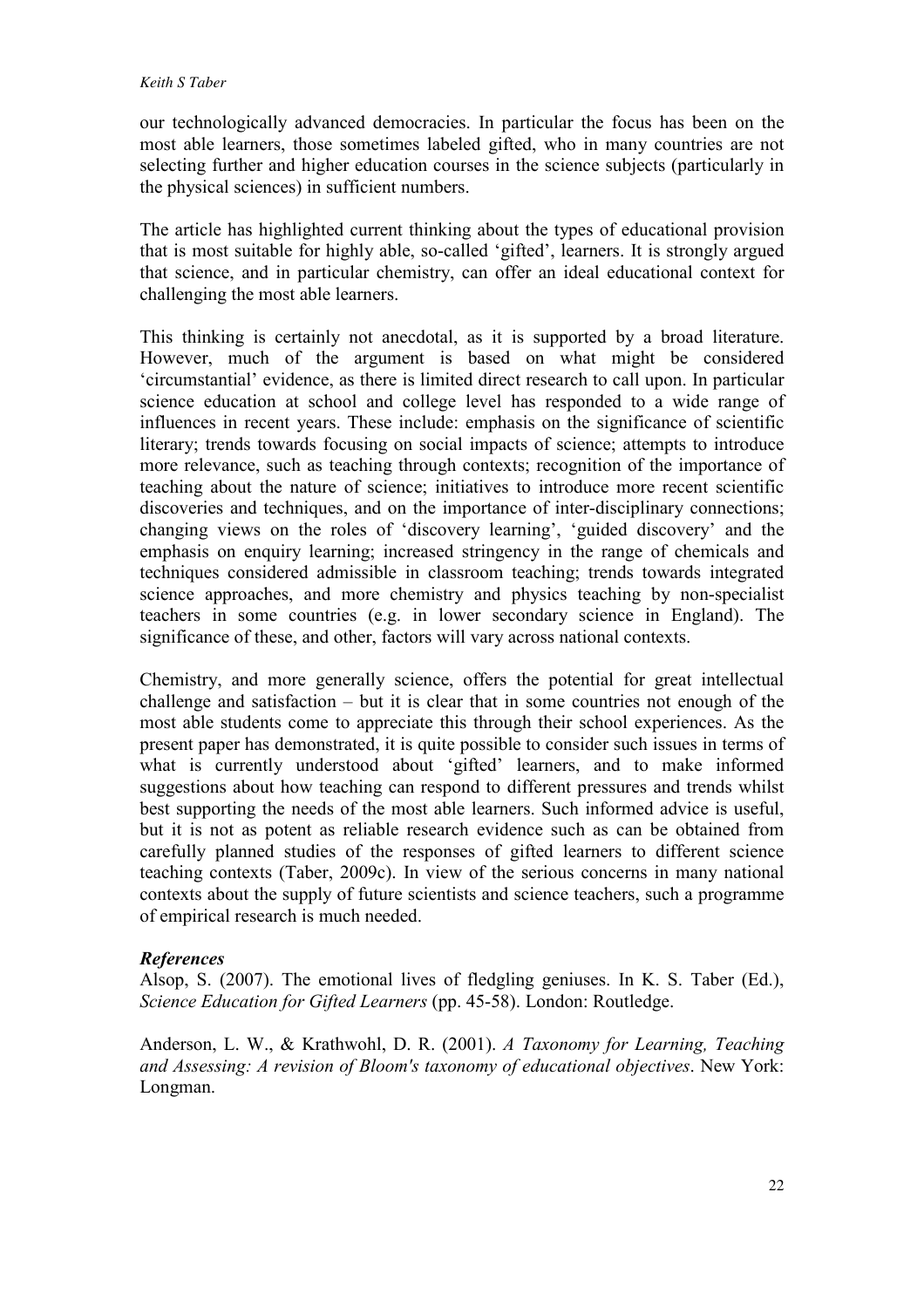Arlin, P. K. (1975). Cognitive development in adulthood: a fifth stage? *Developmental Psychology, 11*(5), 602-606.

Ayyavoo, G., Tzau, V., & Ngai, D. (2005). Learning to do science. In S. Alsop, L. Bencze & E. Pedretti (Eds.), *Analysing exemplary science teaching: theoretical lenses and a spectrum of possibilities for practice* (pp. 71-83). Buckingham: Open University Press.

Bennett, J., Hogarth, S., & Lubben, F. (2003). *A systematic review of the effects of context-based and Science-Technology-Society (STS) approaches in the teaching of secondary science: Review conducted by the TTA-supported Science Review Group*. London: EPPI-Centre, Social Science Research Unit, Institute of Education, University of London.

Bloom, B. S. (1968). The cognitive domain. In L. H. Clark (Ed.), *Strategies and Tactics in Secondary School Teaching: a book of readings* (pp. 49-55). London: MacMilla.

Brock, R. (2006). *Intuition and Integration: Insights from intuitive students.* M.Phil. Thesis, Faculty of Education, University of Cambridge, Cambridge.

Bruner, J. S. (1966). *Towards a Theory of Instruction*. New York: W W Norton & Company.

Buzan, T. (2005). *The Ultimate Book of Mind Maps*. London: Thorsons.

Coll, R. K. (2007). Opportunities for gifted science provision in the context of a learner-centred national curriculum. In K. S. Taber (Ed.), *Science Education for Gifted Learners* (pp. 59-70). London: Routledge.

DfES. (2002). Teaching able, gifted and talented pupils: overview, 2002. Retrieved 14th January 2004, from http://www.standards.dfes.gov.uk/midbins/keystage3/

DfES. (2003). *Teaching able, gifted and talented pupils Module 4: Science for gifted pupils*. London: Department for Education and Skills.

Dorion, K. R. (2009). Science through Drama: A multiple case exploration of the characteristics of drama activities used in secondary science lessons *International Journal of Science Education, 31*(16), 2247-2270.

Driver, R. (1983). *The Pupil as Scientist?* Milton Keynes: Open University Press.

Edwards, D., & Mercer, N. (1987). *Common Knowledge: The development of understanding in the classroom*. London: Routledge.

Felder, R. M., & Brent, R. (2005). Understanding Student Differences. *Journal of Engineering Education, 94*(1), 57-72.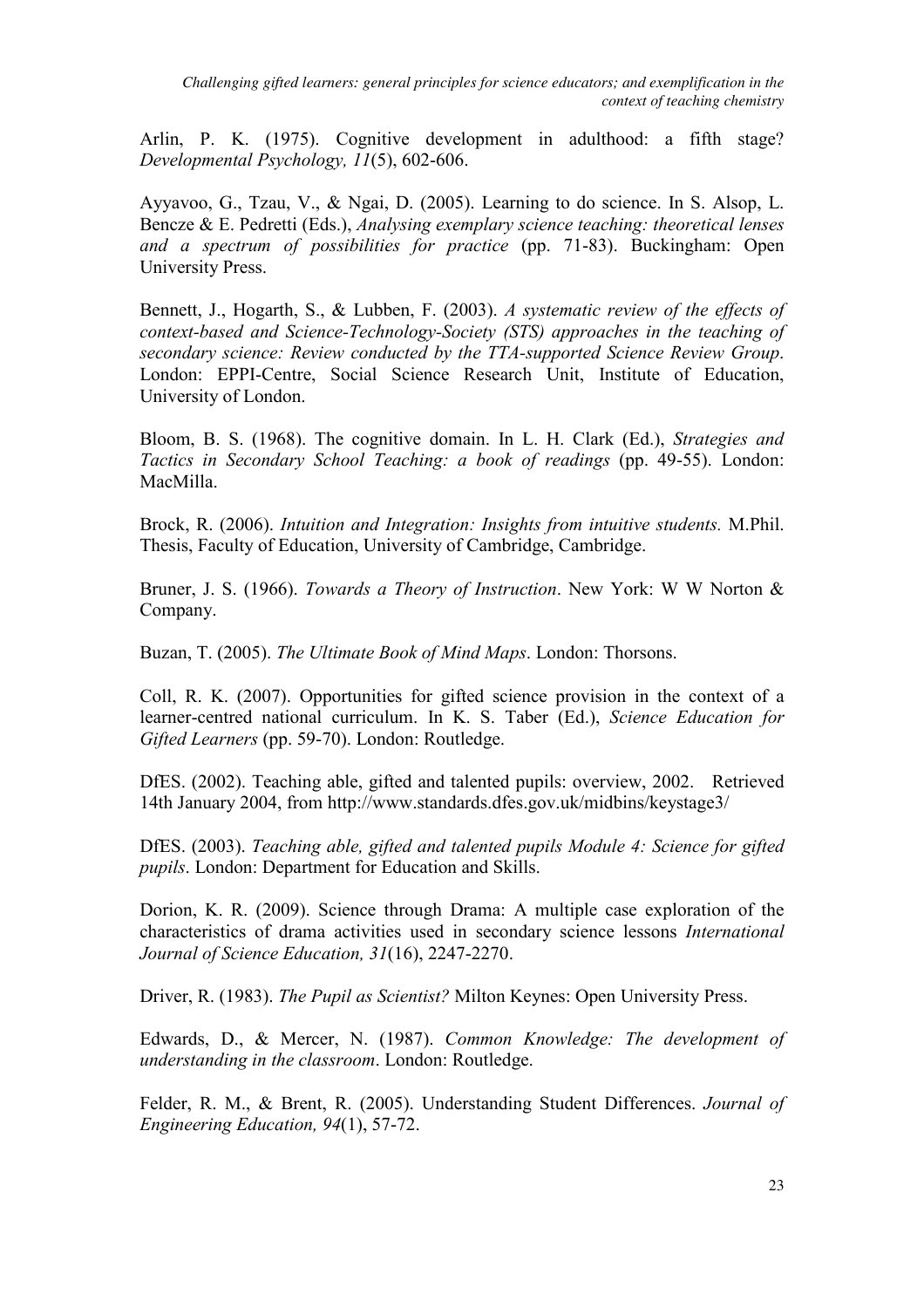Finster, D. C. (1991). Developmental instruction: part 2. Application of Perry's model to general chemistry. *Journal of Chemical Education, 68*(9), 752-756.

Finster, D. C. (1989). Developmental instruction: part 1. Perry's model of intellectual development. *Journal of Chemical Education, 66*(8), 659-661.

Fisher, S. G. (1969). Working with Gifted Children in Science. In S. A. Bridges (Ed.), *Gifted Children and the Brentwood Experiment* (pp. 128-135). Bath: The Pitman Press.

Gagné, R. M., & Briggs, L., J. (1974). *Principles of Instructional Design*. New York: Holt, Rinehart & Winston.

Gardner, H. (1993). *Frames of Mind: The theory of multiple intelligences* (2nd ed.). London: Fontana.

Georgiou, A. K. A. (2005). *Thought Experiments in Physics Learning: On Intuition and Imagistic Simulation.* M.Phil. Thesis, Faculty of Education, University of Cambridge, Cambridge.

Georgousi, K., Kampourakis, C., & Tsaparlis, G. (2001). Physical-science knowledge and patterns of achievement at the primary-secondary interface, part 2: able and topachieving students. *Chemistry Education: Research and Practice in Europe, 2*(3), 253-263.

Gilbert, J. K. (2002). Characteristics of Gifted and Talented Pupils in Science. Retrieved 7th May 2006, from http://www.educ.cam.ac.uk/apecs/

Gilbert, J. K., & Newberry, M. (2007). The characteristics of the gifted and exceptionally able in science. In K. S. Taber (Ed.), *Science Education for Gifted Learners* (pp. 15-31). London: Routledge.

Gilbert, J. K., & Treagust, D. F. (Eds.). (2009). *Chemical Education: Linking the representational levels of chemistry*. Dordrecht: Springer.

Gould, S. J. (1992). *The Mismeasure of Man*. London: Penguin.

Grevatt, A., Gilbert, J. K., & Newberry, M. (2007). Challenging able science learners through models and modelling. In K. S. Taber (Ed.), *Science Education for Gifted Learners* (pp. 85-99). London: Routledge.

Gunstone, R. F., & Mitchell, I. J. (1998). Metacognition and conceptual change. In J. J. Mintzes, J. H. Wandersee & J. D. Novak (Eds.), *Teaching Science for Understanding: A Human Constructivist View* (pp. 133-163). San Diego, California: Academic Press.

Harrison, A. G., & Treagust, D. F. (2002). The particulate nature of matter: challenges in understanding the submicroscopic world. In J. K. Gilbert, O. de Jong, R. Justi, D.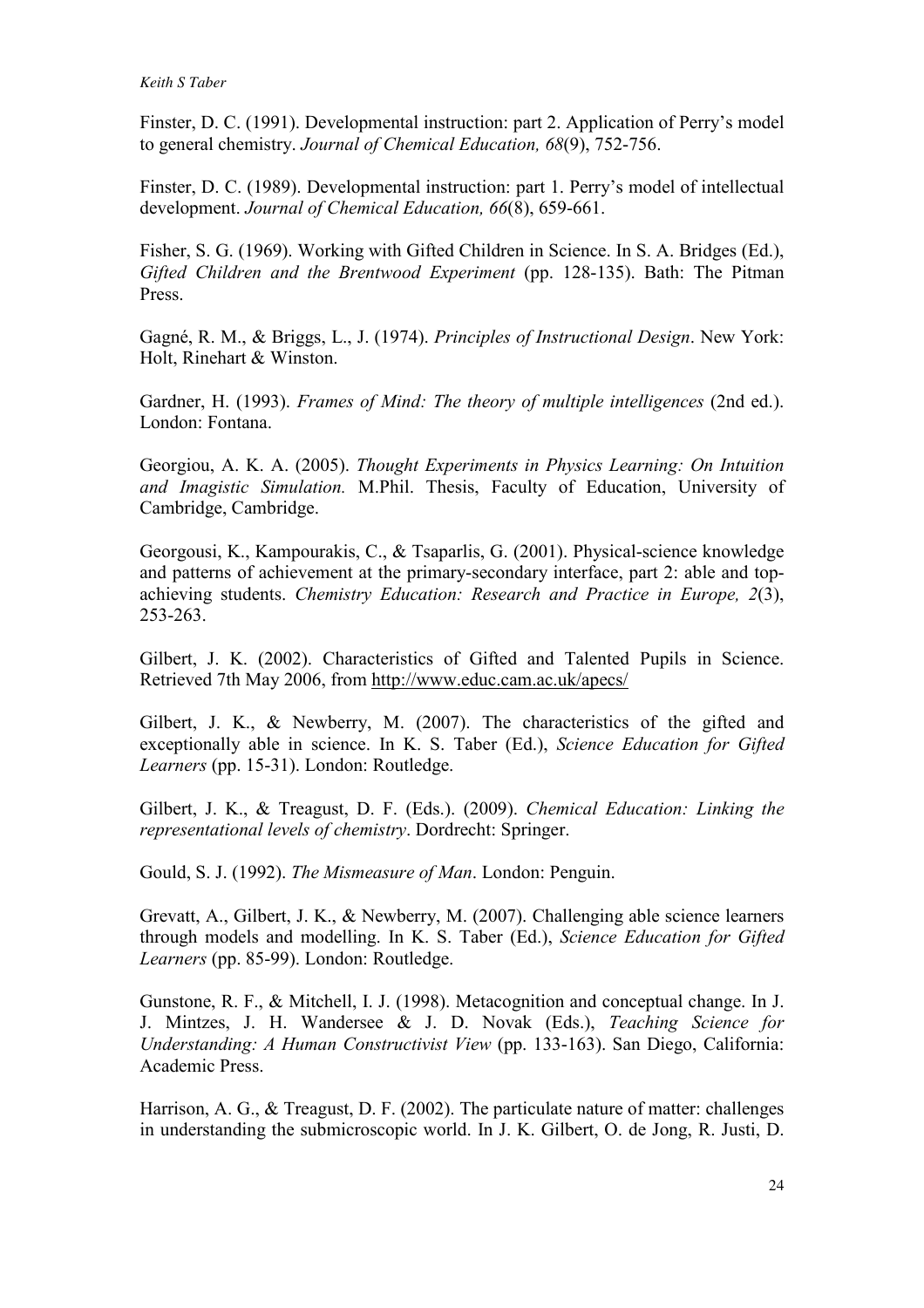F. Treagust & J. H. Van Driel (Eds.), *Chemical Education: Towards Research-based Practice* (pp. 189-212). Dordecht: Kluwer Academic Publishers.

HCSTC. (2002). *House of Commons Science & Technology Committee Report on Science Education from 14-19*. London: The Stationary Office.

HCSTC. (2005). *Strategic Science Provision in English Universities*. London: House of Commons Science and Technology Committee. (HMSO o. Document Number)

Heller, K. A. (1996). The nature and development of giftedness: a longitudinal study. In A. J. Cropley & D. Dehn (Eds.), *Fostering the Growth of High Ability: European Perspectives* (pp. 41-56). Norwood, N. J.: Ablex Publishing Corporation.

Hennessy, S. (1993). Situated cognition and cognitive apprenticeship: implications for classroom learning. *Studies in Science Education, 22*, 1-41.

Herron, J. D., Cantu, L., Ward, R., & Srinivasan, V. (1977). Problems associated with concept analysis. *Science Education, 61*(2), 185-199.

HLSTC. (2006). *House of Lords Science and Technology Committee Report on Science Teaching in Schools,* . London: The Stationery Office Limited.

Justi, R., & Gilbert, J. K. (2000). History and philosophy of science through models: some challenges in the case of 'the atom'. *International Journal of Science Education, 22*(9), 993-1009.

Kaufman, J. C., & Grigorenko, E. L. (Eds.). (2009). *The Essential Sternberg: Essays on intelligence, psychology and education*. New York: Springer Publishing Company.

Kind, V. (2007). Context-based science: a 'gift horse' for the talented? In K. S. Taber (Ed.), *Science Education for Gifted Learners* (pp. 142-157). London: Routledge.

Kramer, D. A. (1983). Post-formal operations? A need for further conceptualization. *Human Development, 26*, 91-105.

Kuhn, T. S. (1996). *The Structure of Scientific Revolutions* (3rd ed.). Chicago: University of Chicago.

Lave, J., & Wenger, E. (1991). *Situated Cognition: Legitimate peripheral participation*. Cambridge: Cambridge University Press.

Levinson, R. (2007). Teaching controversial socio-scientific issues to gifted and talented students. In K. S. Taber (Ed.), *Science Education for Gifted Learners* (pp. 128-141). London: Routledge.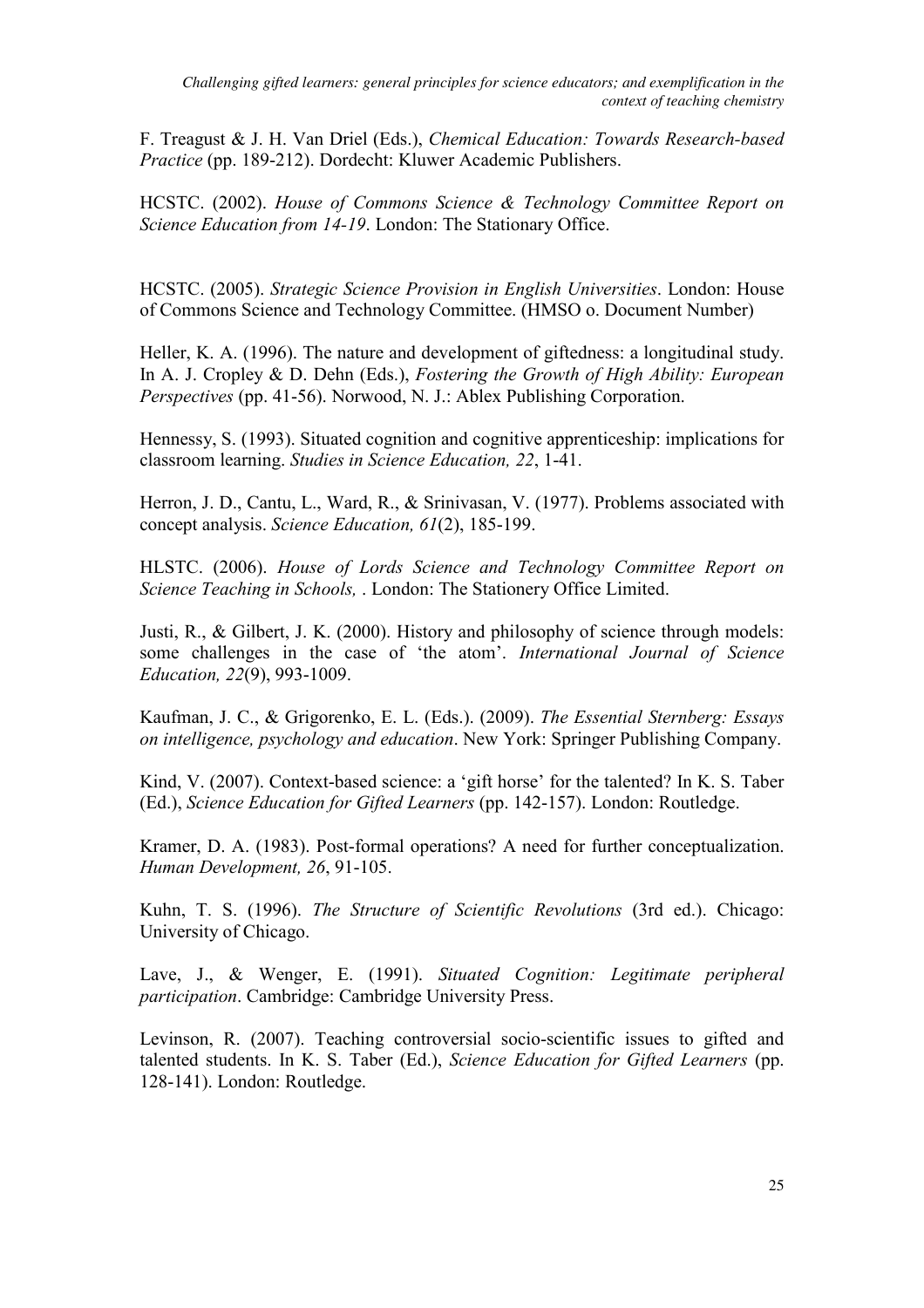Mackin, J., Macaroglu, E., & Russell, K. (2005). Science seminar: providing the opportunity to go beyond traditional curricula. In S. K. Johnsen & J. Kendrick (Eds.), *Science Educaiton for Gifted Students* (pp. 79-88). Waco, Texas: Prufrock Press.

Maltby, F. (1984). *Gifted Children and Teachers in the Primary School 5-12*. Lewes, East Sussex: The Falmer Press.

Matthews, M. R. (1994). *Science Teaching: The role of history and philosophy of science*. London: Routledge.

Mayer, R. ( 2004). Should there be a three-strikes rule against pure discovery learning? *American Psychologist, 59*(1), 14-19.

Mercer, N. (1995). *The Guided Construction of Knowledge: Talk amongst teachers and learners*. Clevedon: Multilingual Matters.

Millar, R. (2004). *The role of practical work in the teaching and learning of science*. Paper presented at the High School Science Laboratories: Role and Vision.

Millar, R., & Osborne, J. (1998). *Beyond 2000: Science education for the future*. London: King's Collegeo. Document Number)

Montgomery, D. (2003). Handwriting difficulties in the gifted and talented [Electronic Version]. *Handwriting Today*, *2*, from http://www.warwick.ac.uk/gifted/research/

NDoE. (1997). *Promising Curriculum and Instructional Practices for High-Ability Learners Manual*. Lincoln, Nebraska: Nebraska Department of Education.

Newberry, M., & Gilbert, J. K. (2007). Bringing learners and scientific expertise together. In K. S. Taber (Ed.), *Science Education for Gifted Learners* (pp. 197-211). London: Routledge.

Niaz, M., & Rodriguez, M. A. (2001). Do we have to introduce history and philosopher of science or is it already 'inside' chemistry. *Chemistry Education: Research and Practice in Europe, 2*(2), 159-164.

Novak, J. D. (1990). Concept mapping: a useful tool for science education. *Journal of Research in Science Teaching, 27*(10), 937-949.

Pais, A. (1982). *'Subtle is the Lord…': The science and the life of Albert Einstein*. Oxford: Oxford Univesity Press.

Perry, W. G. (1970). *Forms of intellectual and ethical development in the college years: a scheme*. New York: Holt, Rinehart & Winston.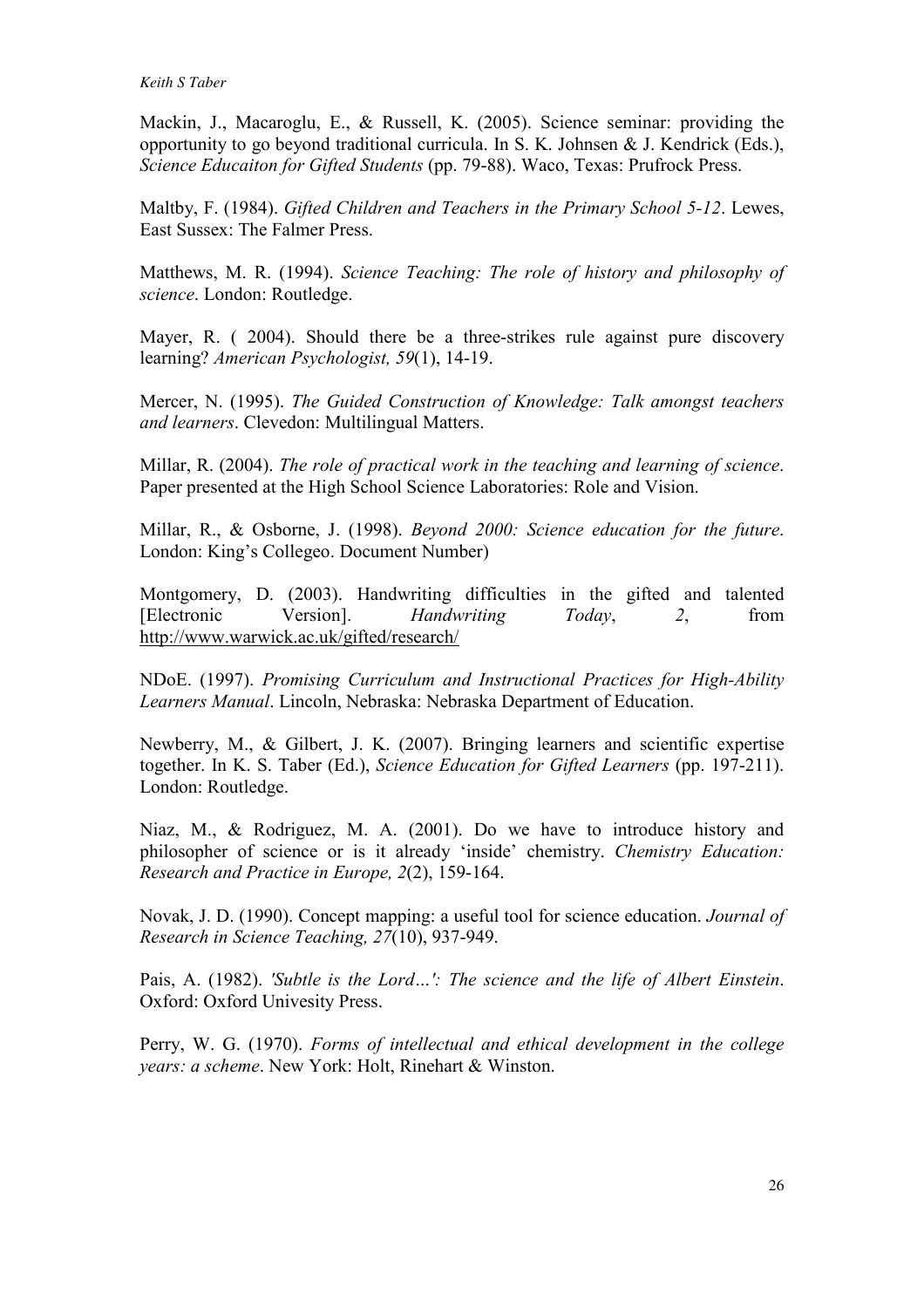Phang, F. A. (2009). *The Patterns of Physics Problem-Solving From the Perspective of Metacognition.* Ph.D. Thesis, Faculty of Education, University of Cambridge, Cambridge.

Piaget, J. (1972). *The Principles of Genetic Epistemology*. London: Routledge & Kegan Paul.

Polman, J. (1996). *Bootstrapping a community of practice: learning science by doing projects in a high school classroom.* Paper presented at the International Conference on Learning Sciences Evanston, Illinois

Pope, M., & Gilbert, J. K. (1983). Personal experience and the construction of knowledge in science. *Science Education, 67*(2), 193-203. QCA. (2005). *Science: Changes to the curriculum from 2006 for key stage 4*. London: Qualifications and Curriculum Authority.

Roberts, D. A. (2007). Scientific literacy/science literacy. In S. K. Abell & N. G. Lederman (Eds.), *Handbook of Research on Science Education* (pp. 729-780). Mahwah, New Jersey: Lawrence Erlbaum Associates.

Rosenthal, R., & Jacobson, L. (1970). Teacher's expectations. In L. Hudson (Ed.), *The Ecology of Human Intelligence* (pp. 177-181). Harmondsworth: Penguin.

Saleh, I. M., & Khine, M. S. (Eds.). (2009). Fostering Scientific Habits of Mind: Pedagogical Knowledge and Best Practices in Science Education. Rotterdam, The Netherlands: Sense Publishers.

Scerri, E. R. (1993). Is chemistry a reduced science? *Education in Chemistry, 30*(4), 112.

Scerri, E. R. (2000). Philosophy of chemistry – a new interdisciplinary field? *Journal of Chemical Education, 77*(4), 522-525.

Scott, P. H. (1998). Teacher talk and meaning making in science classrooms: a review of studies from a Vygotskian perspective. *Studies in Sceince Education, 32*, 45-80.

Scott, P. H. (2007). Challenging gifted learners through classroom dialogue. In K. S. Taber (Ed.), *Science Education for Gifted Learners* (pp. 100-111). London: Routledge.

Shore, B. M., & Dover, A. C. (2004). Metacognition, intelligence and giftedness. In R. J. Sternberg (Ed.), *Definitions and Conceptions of Giftedness* (pp. 39-45). Thousand Oaks, California: Corwin Press.

Sjoberg, S. (2000). Interesting all children in 'science for all'. In R. Millar, J. Leach & J. Osborne (Eds.), *Improving Science Education: the contribution of research* (pp. 165-186). Buckingham: Open University Press.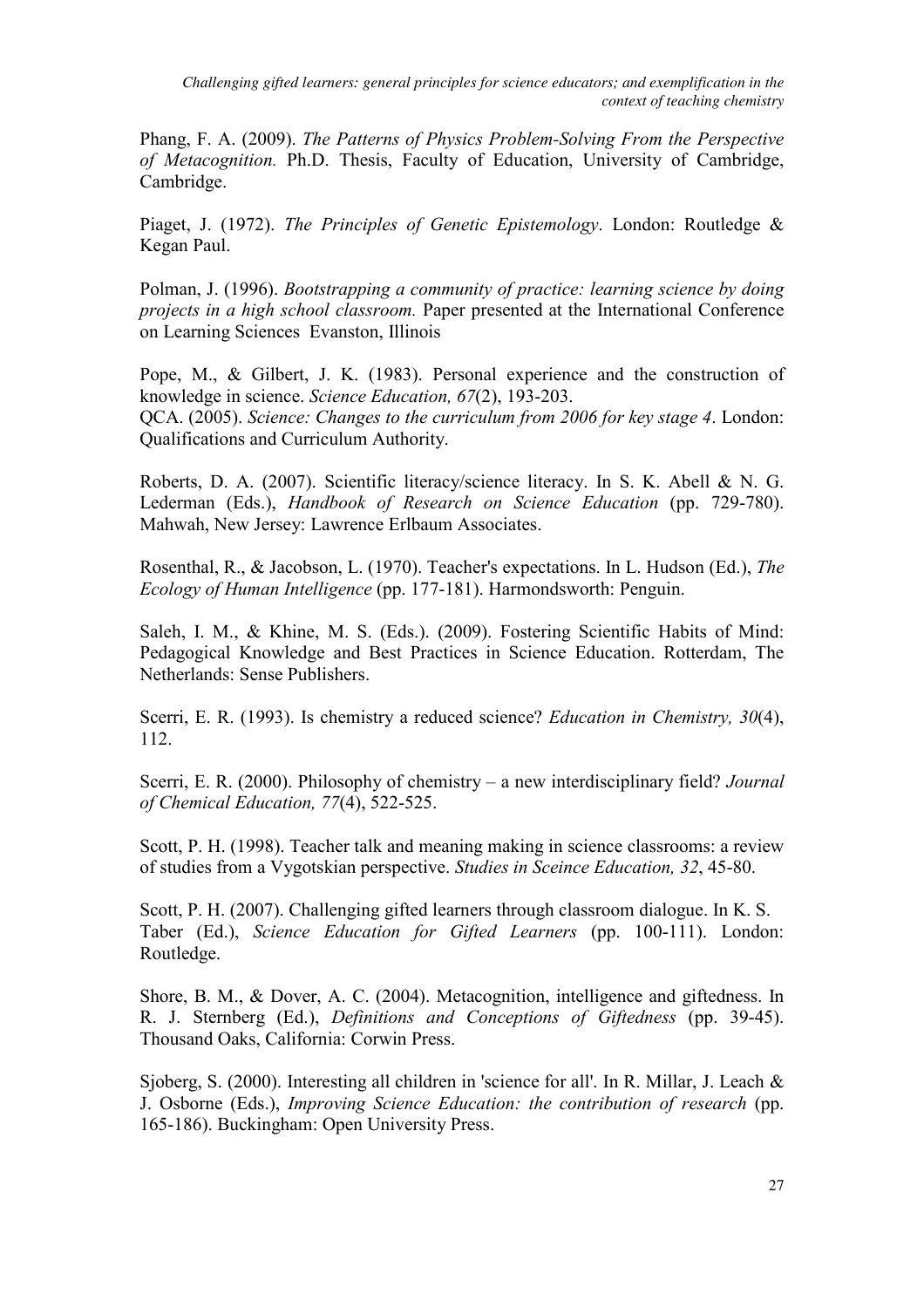#### *Keith S Taber*

Stepanek, J. (1999). *Meeting the Needs of Gifted Students: Differentiating Mathematics and Science Instruction*. Portland, Oregon: Northwest Regional Educational Laboratory.

Sternberg, R. J. (1993). The concept of 'giftedness': a pentagonal implicit theory. In *The Origins and Development of High Ability* (pp. 5-21). Chichester: John Wiley & Sons.

Sternberg, R. J. (1997). *Thinking Styles*. Cambridge: Cambridge University Press.

Sternberg, R. J., Forsythe, G. B., Hedlund, J., Horvath, J. A., Wagner, R. K., Williams, W. M., et al. (2000). *Practical Intelligence in Everyday Life*. Cambridge: Cambridge University Press.

Taber, K. S. (1994). Student reaction on being introduced to concept mapping. *Physics Education, 29*(5), 276-281.

Taber, K. S. (2001). Building the structural concepts of chemistry: some considerations from educational research. *Chemistry Education: Research and Practice in Europe, 2*(2), 123-158.

Taber, K. S. (2002). *Chemical misconceptions - prevention, diagnosis and cure, 2 volumes*. London: Royal Society of Chemistry.

Taber, K. S. (2004). Learning quanta: barriers to stimulating transitions in student understanding of orbital ideas. *Science Education, 89*(1), 94-116.

Taber, K. S. (2006). Beyond Constructivism: the Progressive Research Programme into Learning Science. *Studies in Science Education, 42*, 125-184.

Taber, K. S. (2007a). Science education for gifted learners? In K. S. Taber (Ed.), *Science Education for Gifted Learners* (pp. 1-14). London: Routledge.

Taber, K. S. (2007b). *Science education for gifted learners*. London: Routledge.

Taber, K. S. (2007c). *Enriching School Science for the Gifted Learner*. London: Gatsby Science Enhancement Programme.

Taber, K. S. (2007d). Choice for the gifted: lessons from teaching about scientific explanations. In K. S. Taber (Ed.), *Science Education for Gifted Learners* (pp. 158- 171). London: Routledge.

Taber, K. S. (2008a). Conceptual resources for learning science: Issues of transience and grain-size in cognition and cognitive structure. *International Journal of Science Education, 30*(8), 1027-1053.

Taber, K. S. (2008b). Towards a curricular model of the nature of science. *Science & Education, 17*(2-3), 179-218.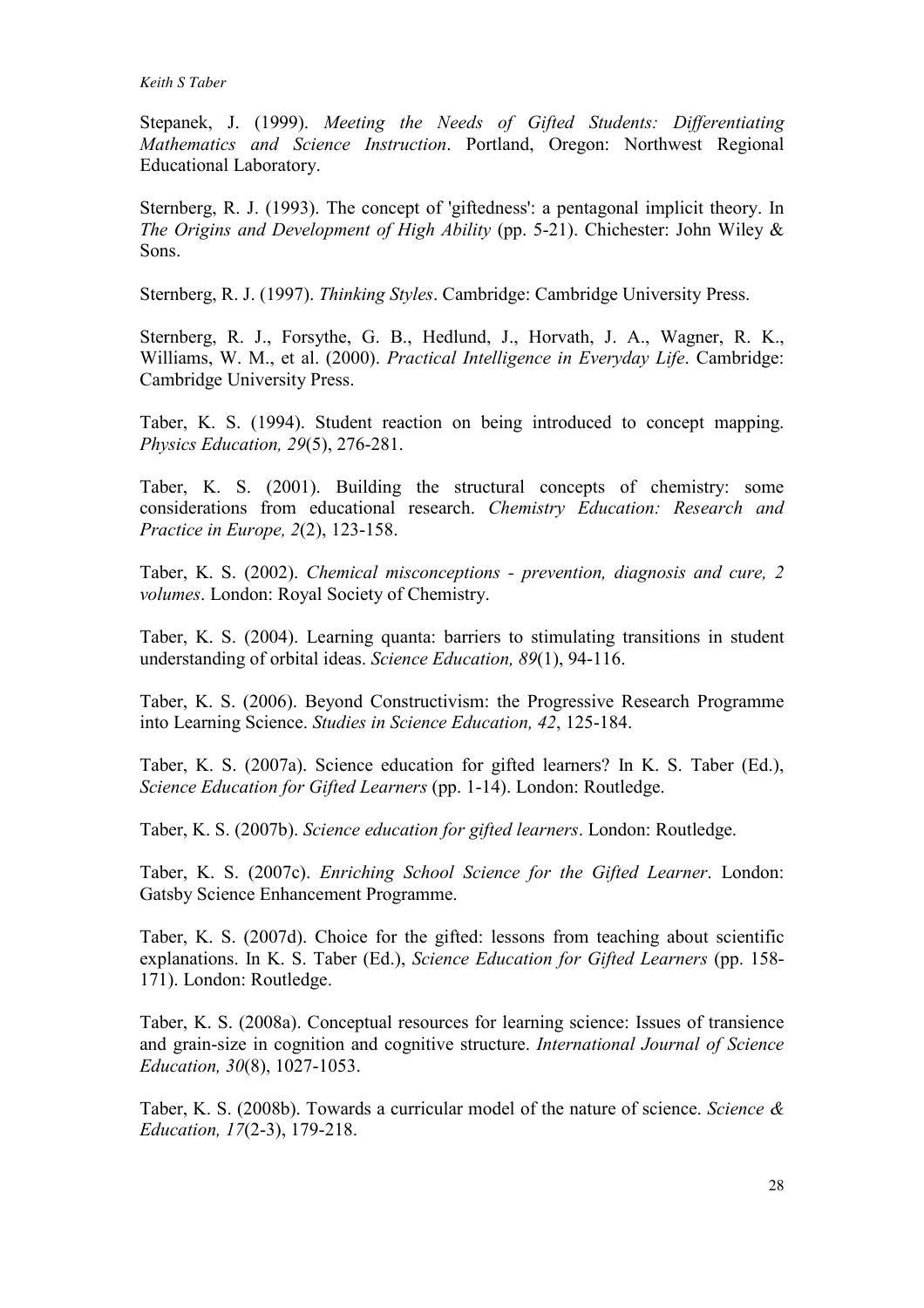Taber, K. S. (2008c). Exploring conceptual integration in student thinking: evidence from a case study. *International Journal of Science Education, 30*(14), 1915-1943.

Taber, K. S. (2009a). Misconceiving chemistry: the mismatch between chemical concepts and student thinking. *School Science Review, 91*(335), 87-96.

Taber, K. S. (2009b). Learning from experience and teaching by example: reflecting upon personal learning experience to inform teaching practice. *Journal of Cambridge Studies, 4*(1), 82-91.

Taber, K. S. (2009c). *Progressing Science Education: Constructing the scientific research programme into the contingent nature of learning science*. Dordrecht: Springer.

Taber, K. S. (2010). Celebrating a successful and practical contribution to the theory of intelligence: An essay review. *Education Review*, 13(3), 1-40.

Taber, K. S., & Corrie, V. (2007). Developing the thinking of gifted students through science. In K. S. Taber (Ed.), *Science Education for Gifted Learners* (pp. 71-84). London: Routledge.

Taber, K. S., & García Franco, A. (2010). Learning processes in chemistry: Drawing upon cognitive resources to learn about the particulate structure of matter. *Journal of the Learning Sciences, 19*(1), 99-142.

Taber, K. S., & Riga, F. (2006). Lessons form the ASCEND project: able pupils' responses to an enrichment programme exploring the nature of science. *School Science Review, 87*(321), 97-106.

Taber, K. S., & Riga, F. (2007). Working together to provide enrichment for able science learners. In K. S. Taber (Ed.), *Science Education for Gifted Learners* (pp. 182-196). London: Routledge.

VanTassel-Baska, J. (1998). Planning Science Programs for High-Ability Learners. *ERIC EC Digest, E546*.

Vygotsky, L. S. (1978). *Mind in Society: The development of higher psychological processes*. Cambridge, Massachusetts: Harvard University Press.

Watts, M., & Pedrosa de Jesus, M. H. (2007). Asking questions in classroom science. In K. S. Taber (Ed.), *Science Education for Gifted Learners* (pp. 112- 127). London: Routledge.

West, A. (2007). Practical work for the gifted in science. In K. S. Taber (Ed.), *Science Education for Gifted Learners* (pp. 172-181). London: Routledge.

Winstanley, C. (2007). Gifted science learners with special educational needs. In K.